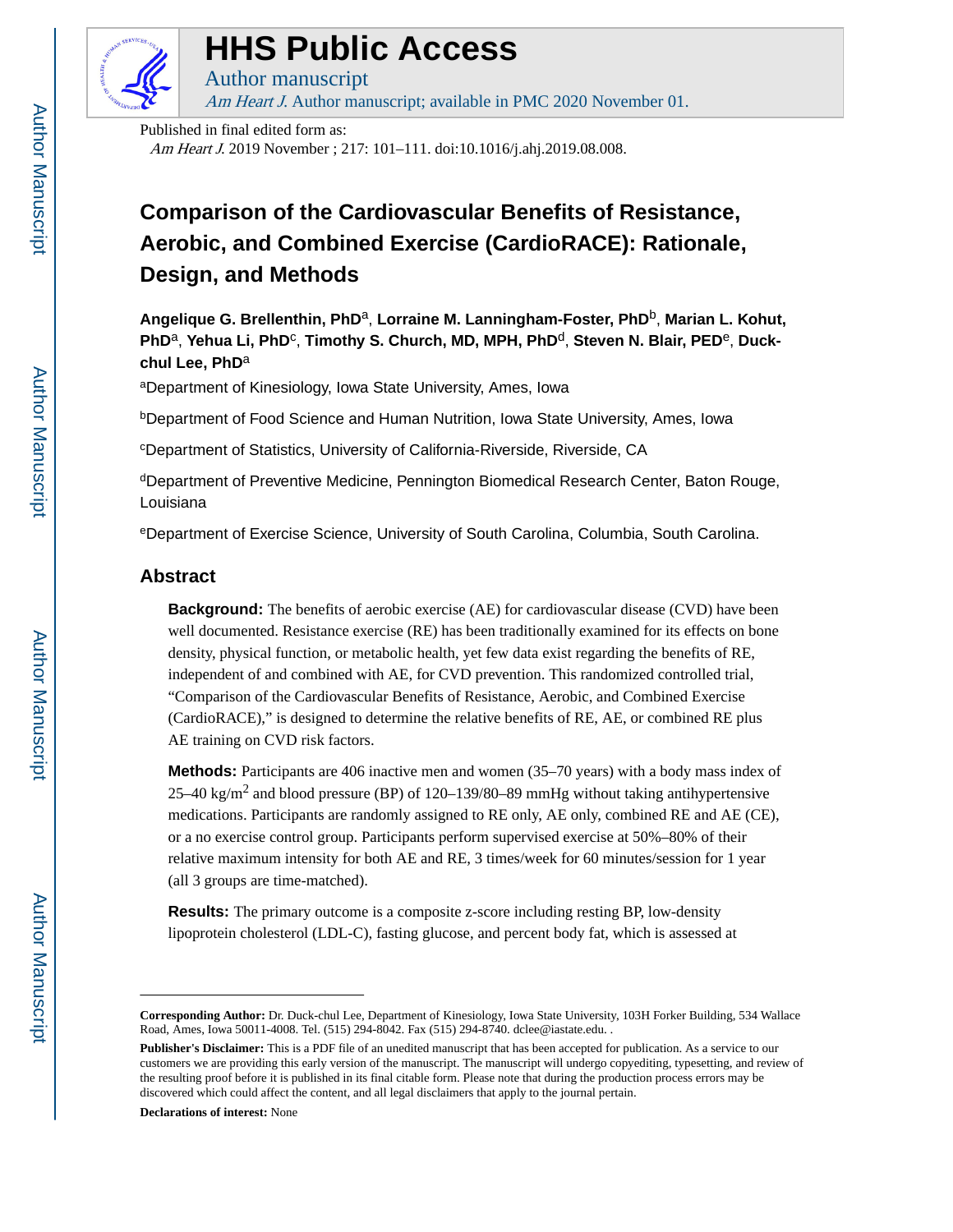baseline, 6-months, and 12-months. Diet and outside physical activity are measured throughout the intervention for 1 year.

**Conclusion:** CardioRACE (ClinicalTrials.gov) will fill an important knowledge gap regarding the effects of RE, alone or in addition to, the well-documented effects of AE. CardioRACE will help generate more comprehensive and synergistic clinical and public health strategies to prevent CVD.

### **Keywords**

training; blood pressure; cholesterol; physical activity; strength; weight

## **INTRODUCTION**

One out of three deaths is caused by cardiovascular disease (CVD), and one out of four individuals in the United States (US) are currently living with some form of CVD.<sup>1</sup> The economic impact of CVD is estimated at \$330 billion per year.<sup>1</sup> This will increase to an estimated \$749 billion in 2035, since approximately half of the current adult population in the US has high blood pressure (BP), defined as a systolic/diastolic BP of 130/80 mmHg according to 2017 guidelines.<sup>1,2</sup> There is an obvious need for well-defined lifestyle interventions, such as exercise and diet, to mitigate the rising costs and burdens associated with CVD.

Physical activity (PA), particularly aerobic exercises (AE) such as brisk walking or jogging, is well established as an effective method to prevent and treat CVD. The current federal Physical Activity Guidelines (PAG)state that adults should obtain at least 150 minutes per week of moderate-intensity or 75 minutes per week of vigorous-intensity aerobic PA to significantly reduce their risk of CVD. There are also simpler guidelines to perform resistance exercise (RE), such as weight lifting, on  $2$  days per week.<sup>3</sup> RE provides bone, muscle, and metabolic health benefits; however, limited evidence of RE's efficacy, independent of and combined with AE, on CVD risk factors has precluded the development and dissemination of more precise guidelines surrounding RE. This discrepancy is reflected in reports indicating that approximately 50% of adults meet the AE guidelines, yet only 20% meet the RE guidelines, and even fewer meet both guidelines based on self-report.<sup>4</sup>

There is strong evidence that AE contributes to the improvements in known CVD risk factors including blood lipids, hemodynamics, and cardiorespiratory fitness.<sup>5</sup> There is also growing evidence that RE improves other CVD risk factors such as glucose metabolism, insulin sensitivity, and muscular strength and mass.<sup>5</sup> Other potential mechanisms by which RE prevents CVD are through improved weight management,<sup>6</sup> endothelial function,<sup>7</sup> and hemodynamics.<sup>8,9</sup> Results from previous studies conducted in patients with metabolic dysfunction (e.g., diabetes) have suggested that performing both AE and RE has greater benefits on metabolic health than performing either exercise alone.<sup>10–12</sup> However, most studies examining CVD biomarkers especially in healthy adults have had limitations including short intervention durations (8–12 weeks), sample sizes of less than 30 per group, lack of a control group, or having the combined exercise group workout for twice as long compared to AE- or RE-only groups.13–17 Therefore, it is uncertain whether the added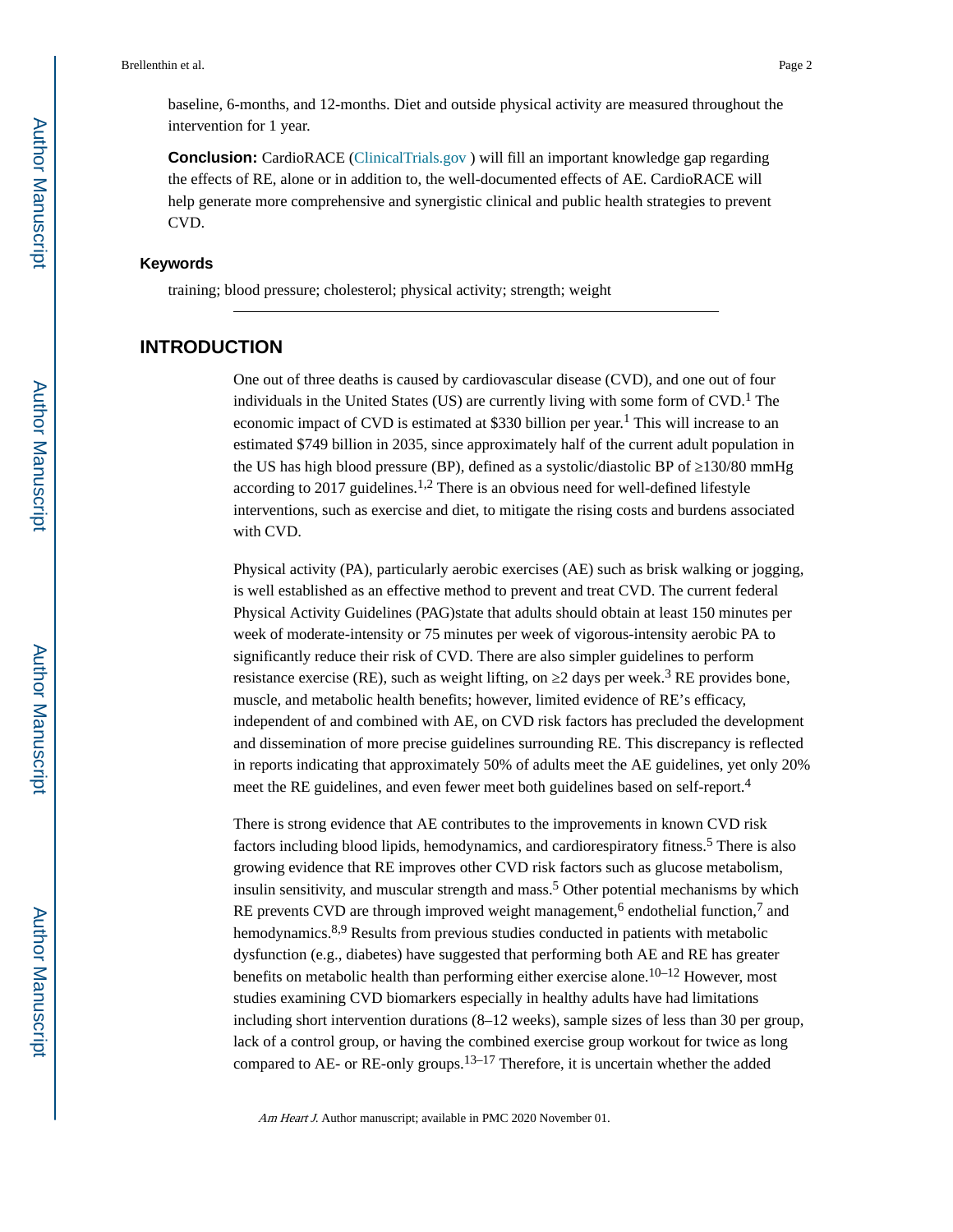benefits of combined exercise simply reflect the extra exercise time performed by that group and if these benefits are sustainable in the long term.

"Comparison of the Cardiovascular Benefits of Resistance, Aerobic, and Combined Exercise (CardioRACE)" is being conducted to address the limitations of previous studies and to find the most effective type of exercise for CVD prevention. CardioRACE is a 1-year randomized controlled exercise intervention wherein 406 participants who are at-risk of CVD were randomly assigned to 1 of 4 groups: 1) resistance exercise only (RE), 2) aerobic exercise only (AE), 3) combined resistance and aerobic exercise (CE), or 4) no exercise control (CON). The exercise groups are time-matched (same exercise time) and engage in supervised exercise 3 times per week for 60 minutes each session for 1 year. Daily physical activity and dietary intake is monitored in all groups throughout the year. The primary outcome is a composite z-score calculated using well-established traditional CVD risk factors including resting blood pressure (BP), low-density lipoprotein cholesterol (LDL-C), fasting blood glucose, and percent body fat, which represent hypertension, hypercholesterolemia, diabetes, and obesity, respectively, which are all well-documented major CVD risk factors.18,19 We also plan to investigate each CVD risk factor separately, especially BP, since all participants have elevated or high BP at baseline. In addition, we will explore other traditional and emerging CVD risk factors and biomarkers such as cardiorespiratory fitness, muscular strength, central hemodynamics (e.g., central blood pressure and arterial stiffness), and over 40 different inflammatory markers. All these outcomes are measured at baseline, 6-months, and 12-months. The primary aim of CardioRACE is to evaluate the independent and additive (combined) effects of RE and AE training on overall CVD risk factors. Specifically, we hypothesize that RE-only and AE-only will have independent beneficial effects on composite z-scores through different pathways compared with the CON and that CE training will have a greater additive improvement on composite z- scores, compared with either RE or AE alone.

Busy middle-aged adults report that they have no time to exercise.<sup>20</sup> The simple message from CardioRACE, a time-matched exercise intervention, could be that replacing half of their normal AE with RE, rather than doubling their exercise time by adding more RE, produces larger and more comprehensive total CVD benefits. However, regardless of its findings, CardioRACE will expand our understanding of the roles of RE, independent of and combined with AE, for CVD prevention. Furthermore, this study will address an important gap surrounding the potential mechanisms underlying RE's effects, apart from or in combination with the well-documented effects of AE, on various traditional and emerging CVD risk factors.

## **METHODS**

#### **Participants:**

CardioRACE completed recruitment and enrollment of 406 adults in Year 3 of the study, but the exercise intervention and outcomes' assessments are currently ongoing. At baseline, participants were inactive, non-smoking men and women between 35–70 years old who were overweight or obese (body mass index [BMI] of  $25-40 \text{ kg/m}^2$ ) with elevated or high BP (resting systolic BP [SBP] of 120–139 mmHg or resting diastolic BP [DBP] of 80–89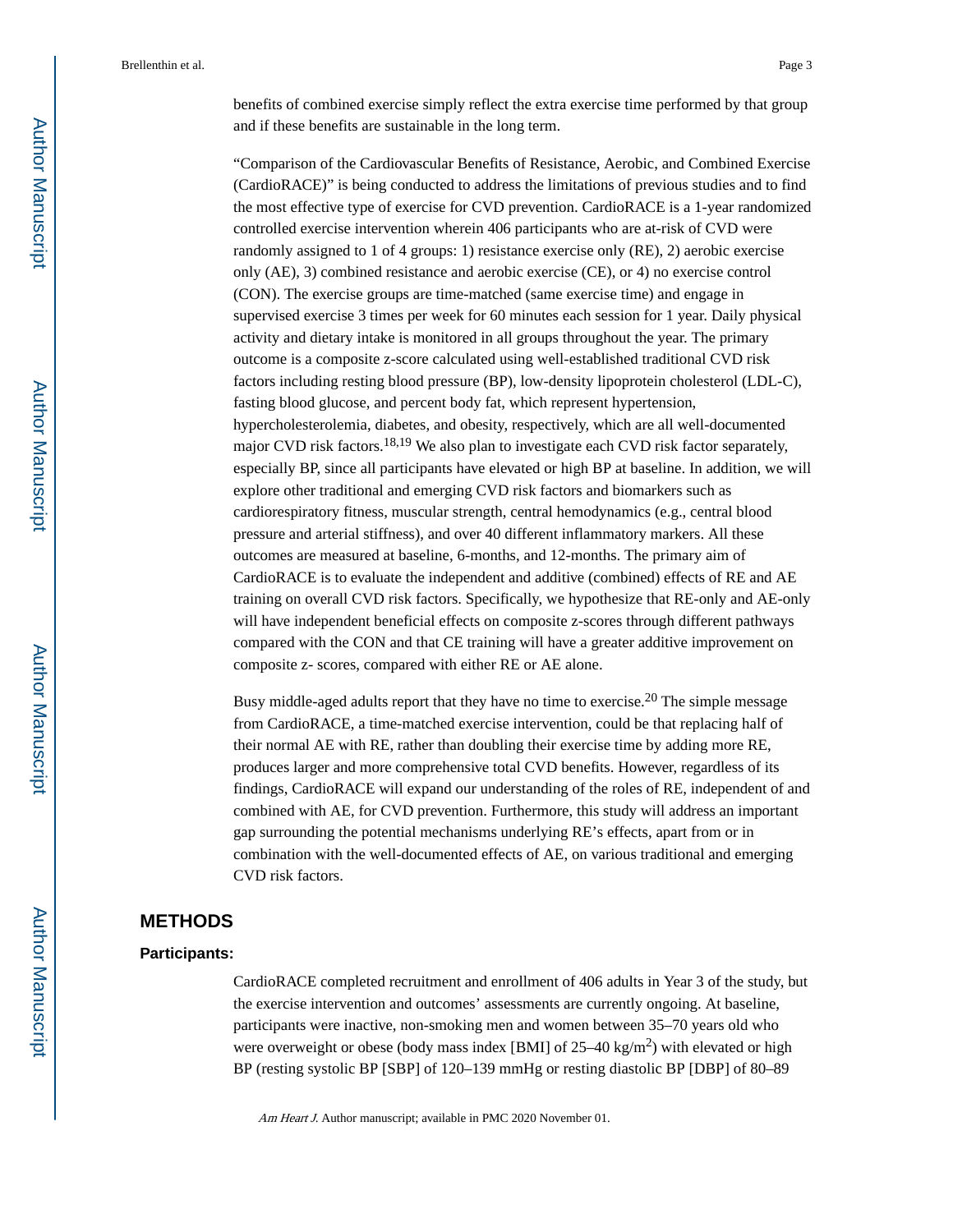mmHg), but not taking antihypertensive medications. These individuals had at least 3 risk factors (overweight, inactive, elevated BP) for CVD and were thus expected to gain the most cardiovascular benefits from this study.<sup>21</sup> While individuals with stage II hypertension (≥140/90mm Hg) were excluded considering the safety of the study, participants with controlled diabetes (hemoglobin A1c 7.0%) or hypercholesterolemia were included for the generalizability. Individuals with elevated BP (120–139/80–89 mm Hg), are more likely to have comorbid conditions such as diabetes or high cholesterol, so including these conditions increases the generalizability of the results to the large segment of the population who have elevated BP or stage I hypertension.

All participants were willing and able to provide written informed consent. The study was approved by the local institutional review board and is registered at [www.clinicaltrials.gov](http://www.clinicaltrials.gov/) (ID: [NCT03069092](https://NCT03069092)). The inclusion and exclusion criteria for CardioRACE are listed in Table I.

#### **Recruitment and Screening Procedures:**

CardioRACE recruited community-dwelling adults who mostly reside within 20 miles of the study center (Iowa State University in Ames, Iowa) since participants attend supervised exercise sessions at the center three times per week for 12 months. Recruitment strategies included attending health fairs and community events, providing health screenings to local businesses and organizations, working with local human resources professionals and worksite wellness coordinators, posting recruitment materials throughout the community, in health clinics, and on campus, advertising through local media outlets, emailing listservs, and mailing recruitment materials to households within the recruitment radius.

Interested individuals were provided information about the study and were screened for initial eligibility criteria (i.e., age, medication use, height, weight, physical activity, disease status) either through telephone screening or information sessions that were open to the public. Eligible participants were then invited to an orientation session where they learned more about the study, provided informed consent, and completed additional screening measures including medical history and physical activity readiness questionnaires, as well as height, weight, and BP assessments.

Following the orientation visit, participants visited the testing center for five education sessions to learn about general health education topics as well as study-specific protocols before baseline assessment. BP as an inclusion criteria was assessed during the orientation and the first three education visits. A series of four BP measurements in each visit was collected with a one-minute rest between readings. The four readings were averaged, and at least two out of the four visits had to meet SBP and DBP inclusion criteria in order for participants to proceed to the remaining two visits. After the run-in period, participants completed two days of baseline medical assessments and were then randomized to their study groups. See Figure 1 for a diagram of the participant flow from screening to randomization.

CardioRACE screened 1,850 interested individuals and randomized 406 participants into experimental groups (102 into resistance; 101 into aerobic; 101 into the combination; and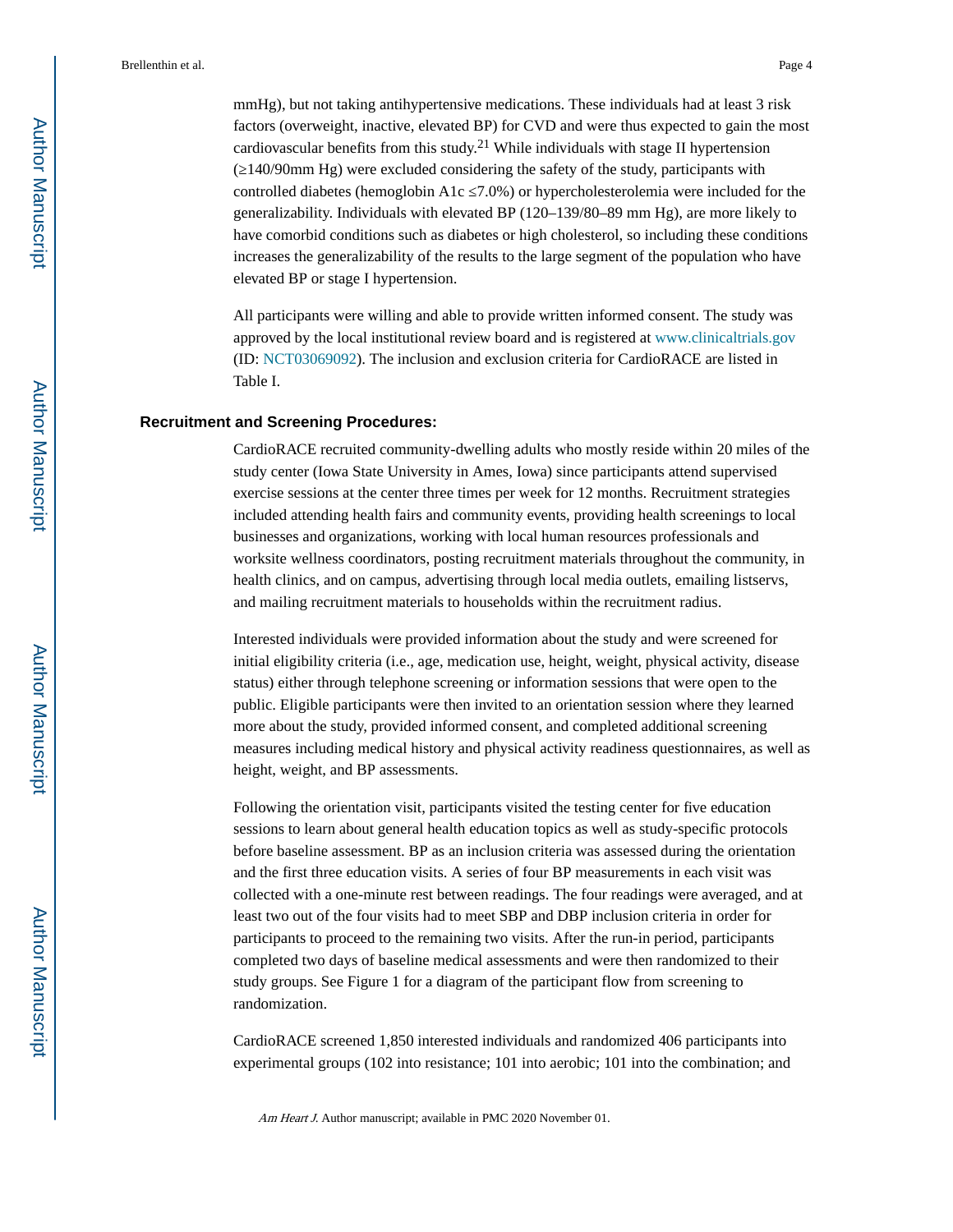102 into the control). The baseline characteristics of the study participants are depicted in Table II. There were no significant group differences in the main eligibility criteria at baseline (all  $P > 0.05$ ). However, interim data analyses are not allowed in this study, so full baseline characteristics including all outcome variables will be provided after completing the study.

#### **Study Outcomes:**

The primary outcome is the change from baseline to 12-month follow-up in the composite CVD risk score (z-score) calculated using resting BP, LDL-C, fasting glucose, and percent body fat. These four variables represent primary modifiable CVD risk factors included in the Atherosclerotic CVD (ASCVD) risk algorithm developed by the American Heart Association (AHA) and American College of Cardiology (ACC).<sup>22,23</sup> In addition, these factors represent the four major modifiable health conditions— hypertension, hypercholesterolemia, diabetes, and obesity—identified by the AHA, ACC, and Centers for Disease Control and Prevention (CDC) that increase the risk for CVD.23–25

In general, individuals at high risk of developing CVD have a cluster of risk factors influenced by numerous physiological systems and functions (e.g., hemodynamic, blood lipids, glucose metabolism, and adiposity) rather than a single risk factor. Therefore, overall CVD risk score, which quantifies and predicts future CVD risk, is widely used from both clinical and public health perspectives (e.g., Framingham CVD risk score) in CVD prevention.26 Most people will likely show significant improvements in some CVD risk factors, but not all CVD risk factors, and the combination of improvements will vary between individuals. Thus, focusing on a single CVD risk factor may not fully explain the cumulative or comprehensive benefits of exercise that can affect multiple physiological systems and functions. The composite CVD risk score is especially useful when comparing the total effectiveness of different types or combination of exercise. For example, AE has been shown to improve hemodynamics (e.g., blood pressure) and blood lipid profile (e.g., LDL-C) to a greater degree than RE, but RE might be relatively more beneficial for improving glucose metabolism (e.g., fasting glucose) and body composition (e.g., muscle mass and percent body fat) as depicted in Figure 2. However, there is very little evidence, and we still do not know what type or combination of exercise is best for the prevention of the clinical outcome of CVD such as heart attack or stroke instead of its single risk factor (e.g., hypertension or diabetes). The composite score in CardioRACE will inform what type or combination of time-matched exercise is comparatively most effective for improving the overall CVD risk profile in middle-aged adults who are at high risk of developing CVD. We will also investigate the changes in each of these risk factors (resting BP, LDL-C, fasting glucose, and percent body fat) separately, as assessing individual CVD risk factors will be important to compare our results to previous studies that mostly focused on a single CVD risk factor (e.g., blood pressure). Other outcomes of interest include changes in emerging CVD risk factors such as arterial stiffness, cardiorespiratory and muscular fitness, inflammatory markers, waist circumference, body composition (e.g., muscle mass), and bone mineral density.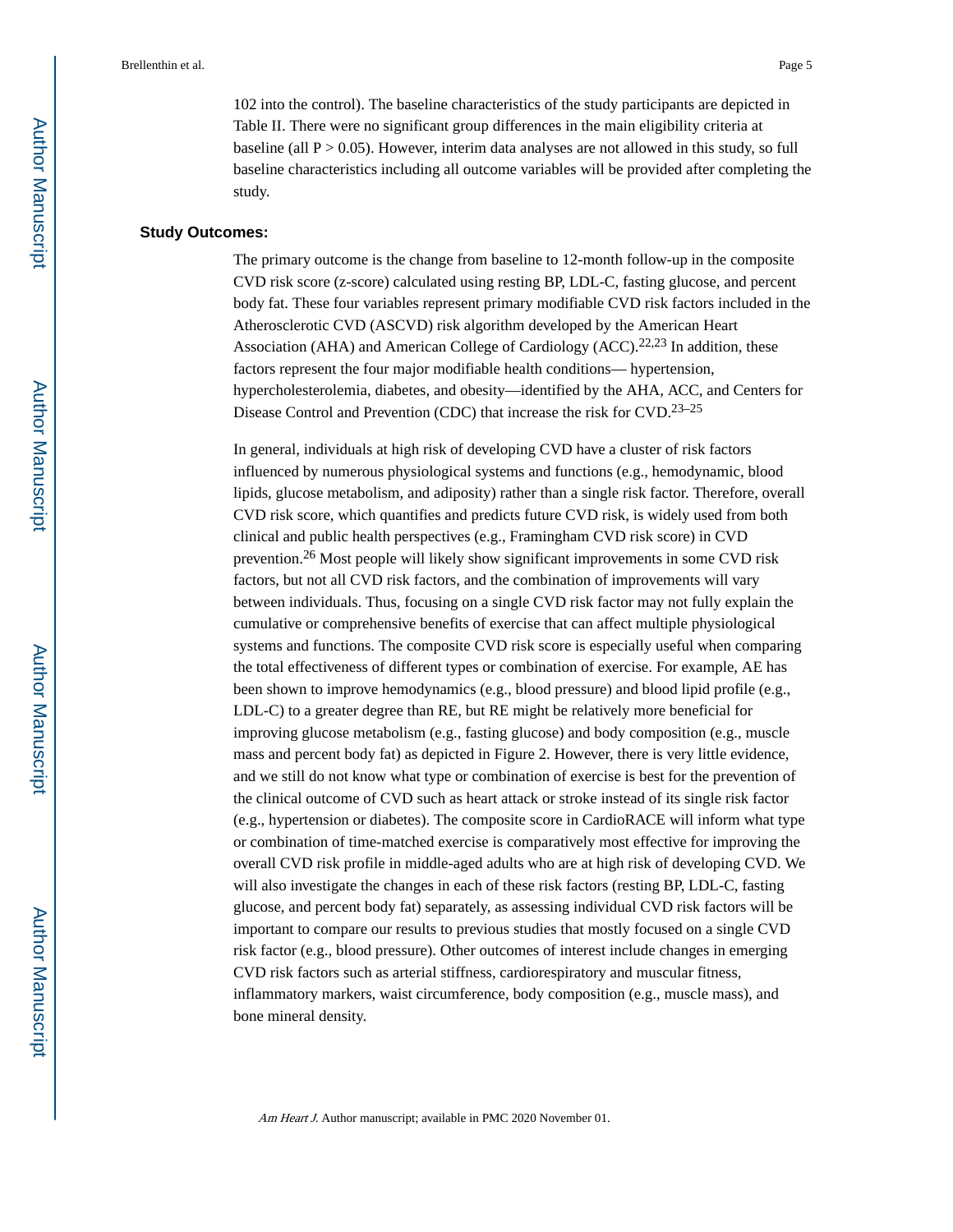**Assessment Day 1:** All outcomes are assessed over two study visits at baseline, 6 months, and 12-months. Day 1 occurs in the morning after a minimum 12-hour fast during which participants do not drink or eat anything besides plain water. Participants are also instructed to avoid exercise and alcohol within 48 hours of the appointment. Participants do not take over-the-counter medications within 24 hours or prescription medications the morning of the visit.

Lifestyle and psychosocial factors are assessed with a detailed questionnaire. Variables assessed include demographics, medical history, medication use, physical activity, smoking, alcohol intake, health-related quality of life  $(SF-36),^{27}$  stress (Perceived Stress Scale),  $^{28}$ depression (Beck Depression Inventory-II),<sup>29</sup> anxiety (Trait Anxiety Inventory),<sup>30</sup> and sleep quality (Pittsburgh Sleep Quality Index).<sup>31</sup>

Peripheral SBP and DBP are measured following a minimum of 10 minutes of seated rest using the Omron HEM-907xl automated digital BP monitor (Omron Healthcare, Inc., Lake Forest, IL). Following AHA guidelines,<sup>2</sup> participants are instructed to not talk and to sit back comfortably in the chair with their lower back supported and feet uncrossed during readings. A brachial pressure cuff is placed around their supported left arm at the level of the atria. The research assistant exits the room and the BP device takes three measurements with 2 minutes of rest between each BP measurement.

Central SBP and DBP, resting heart rate (HR), and arterial stiffness are assessed using the SphygmoCor XCEL (AtCor Medical, Itasca, IL, USA) automated oscillometric device. Central BP and resting HR are assessed following the same procedures as peripheral BP except the participant is in the supine position instead of seated. Arterial stiffness is assessed via carotid-femoral pulse wave velocity (PWV) following the AHA recommended guidelines.<sup>32</sup>

Anthropometric measurements are taken without shoes and in laboratory-provided attire (scrubs). Height (meter) and weight (kg) are assessed using a standard stadiometer and digital scale (SECA 769, Hamburg, Germany), respectively. Waist circumference (cm) is measured against the skin at the level of the umbilicus using inelastic tape. Height, weight, and waist circumference measurements are performed in duplicate and the average value is used. Body Composition, including fat mass, muscle mass, bone mineral density, and percent body fat, is measured using the Hologic Horizon dual x-ray absorptiometry (DXA) machine (Hologic, Inc., Marlborough, MA, USA) following standard procedures.<sup>33</sup>

Blood chemistry, including blood lipids and lipoproteins (total, high-density (HDL), and LDL-C, and triglycerides), fasting glucose and insulin, hemoglobin A1c, and over 40 inflammatory markers (e.g., cytokines, chemokines, and growth factors), is analyzed using blood collected from the antecubital vein after a minimum 12-hour overnight fast.

**Assessment Day 2:** Day 2 occurs in the afternoon since it involves non-fasted physical fitness tests. Like Day 1, participants are instructed to avoid exercise and alcohol within 48 hours of the appointment.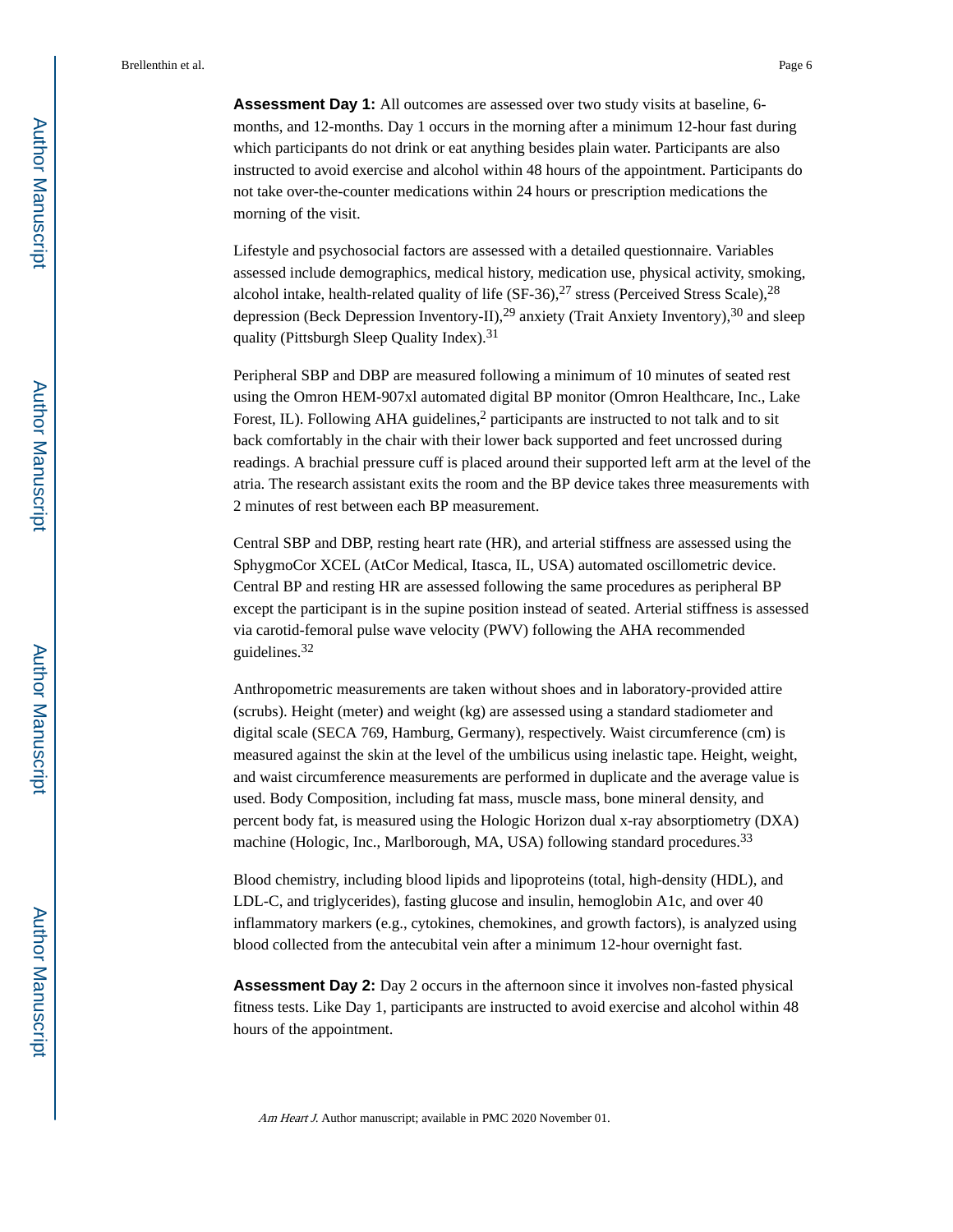Following the same procedures described above, peripheral SBP and DBP are also measured during day 2 to account for day-to-day and time-of-day variability as well as fasted versus non-fasted status. The mean BP from day 1 and the mean BP from day 2 are averaged to calculate BP at baseline, 6- months, and 12-months.

Physician-supervised cardiorespiratory fitness  $(VO_{2max})$  is assessed using a maximal graded treadmill test based on the Balke & Ware protocol, which is considered valid and safe for high-risk participants.<sup>34</sup> Participants were familiarized with the testing procedures during one of the run-in sessions. Following the American College of Sports Medicine's (ACSM) guidelines for exercise testing, participants wear a HR monitor (Polar, Lake Success, NY) and expire through a tube attached to a Physio- dyne Max-TT metabolic cart (Fitness Instrument Technologies, Quogue, NY $)^{35}$  The grade increases by 1% per minute with the speed fixed at 88 m/min (3.3 mph) until volitional fatigue.<sup>34</sup> HR and gas exchange variables including  $VO_2$ ,  $CO_2$ , ventilation, and respiratory exchange ratio (RER) are recorded every 30 seconds. Perceived exertion using the Borg 6–20 scale is assessed every other minute and at volitional fatigue. Valid  $VO<sub>2max</sub>$  values will be identified using ACSM criteria (e.g., RER

≥ 1.1, plateau in VO2 or HR with increasing workload, RPE > 17) and considered in analyses of cardiorespiratory fitness.

Muscular strength is determined for both upper and lower body by a one repetition maximum (1-RM) protocol using the chest and leg press machines (Technogym, Gambettola, Italy), respectively following the National Strength and Conditioning Association (NSCA) guidelines.<sup>36</sup> Participants perform 3 warm-up sets of 10, 5, and then 2– 3 repetitions of successively higher weights separated by 2 minutes of rest each. Participants then perform a series of 1-RM attempts in 5–10 pound increments, with 2–4 minutes of rest between trials. The final maximal weight lifted successfully is considered the participant's absolute 1-RM. Grip strength is assessed using a digital hand dynamometer (Jamar Plus+; Patterson Medical, St. Paul, MN, USA). Participants sit in a chair with their arm at their side and elbow at a 90-degree angle. Participants perform 3 maximal contractions separated by 30 seconds for both the left and right hands, and the average of the highest value from each hand is used. However, other methods (e.g., the highest, average from all tests) will also be considered since there is no universal consensus.

#### **Randomization:**

Following baseline assessments, eligible participations are randomized. The randomization sequence was generated by the study statistician using a computer program. Randomization follows a stratified block design using sequences of permuted blocks of equal length that contained the treatment assignments (RE, AE, CE, or CON) in random order. The predefined strata were based on sex (male or female), race/ethnicity (non-Hispanic white or all other races and ethnicities), age (35–44, 45–54, 55–64, or 65–70 years), and baseline BMI  $\approx$  30–34, or 35–40 kg/m<sup>2</sup>). Group allocations are concealed in opaque envelopes that are opened by participants in front of intervention staff during a separate study visit.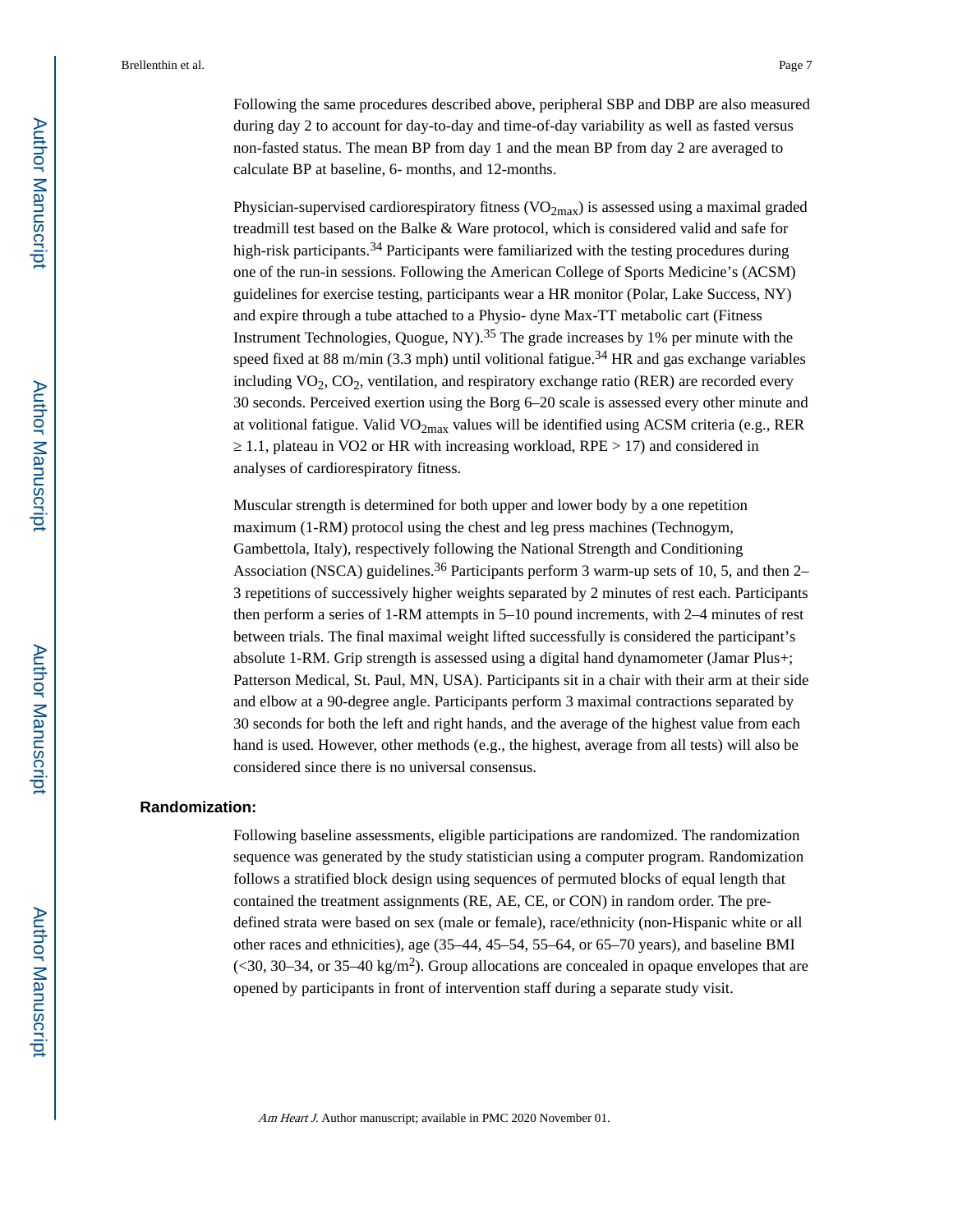#### **Masking Procedures:**

All assessment staff are separated from the exercise intervention. The assessment team is blinded to the group assignments and consists of study staff who conduct and collect all baseline and follow-up data. Participants are instructed to not reveal their group assignment to the assessment team during testing. In addition, the primary CVD-related outcomes of the study such as BP and blood lipids are assessed using an automated BP monitor or are analyzed by an independent laboratory (Quest Diagnostics, Secaucus, NJ, USA), respectively, which greatly reduces the potential for human error or bias. The data manager is also blinded to group assignments, and double entry of data is performed to check for accuracy. The exercise intervention team consists of staff members who communicate directly with participants and who prescribe, track, and supervise exercise following the preprogrammed, computer-controlled, standardized exercise prescription in each exercise group. They are not involved in outcomes assessment or data entry.

#### **Exercise Interventions and Control:**

The RE, AE, or CE interventions are matched for time (180 min/week) and frequency (3 days/week for 60 minutes each session including 50 minutes of RE, AE, or CE and 5 minutes each of warm-up and cool-down exercises). The 2018 PAG recommend 150 minutes of moderate-intensity or 75 minutes of vigorous-intensity AE per week (equal to  $500$  METmin/week), and 2 days of RE per week.<sup>3</sup> In CardioRACE, the RE training meets the RE guidelines only, the AE training meets the AE guidelines only, and the combined RE plus AE training meets both guidelines. The guidelines provide more detailed recommendations for AE, yet provide relatively simple guidelines for RE, partly due to limited evidence and difficulty of accurately tracking and reporting RE data (e.g., intensity), especially in observational studies.

All exercise sessions are supervised by senior staff members and trained research assistants to encourage participants to complete the sessions, provide feedback, and supervise the actual training. However, exercise prescriptions are delivered through and automatically recorded using the Technogym Wellness System (Technogym, Gambettola, Italy). Each participant is assigned a key that stores their unique, individualized workout prescription that is programmed by staff considering their fitness levels and progression. Participants check-in using their key at a computer kiosk, which records attendance automatically. After checking in, the participant inserts their key into each exercise machine, and their workout prescription is loaded onto the machine (e.g., treadmill speed and grade are automatically controlled and adjusted following the stored exercise program in their key and each participant's HR during exercise). After each exercise, workout performance data (e.g., HR, duration, sets, repetitions, pounds lifted) are stored in the key. Participants check-out with their key, and their exercise data are transmitted back to the local database that follows confidentiality and safety regulations based on the study IRB and Data Safety and Monitoring Board (DSMB) protocols. Staff help ensure the safety of the participants, their compliance with the exercise prescriptions, and accurate transmission of exercise data to servers. Staff also communicate directly with participants at each session to improve adherence and update exercise prescriptions as fitness levels change. With this detailed exercise data from a 12-month intervention, it will be possible to provide specific details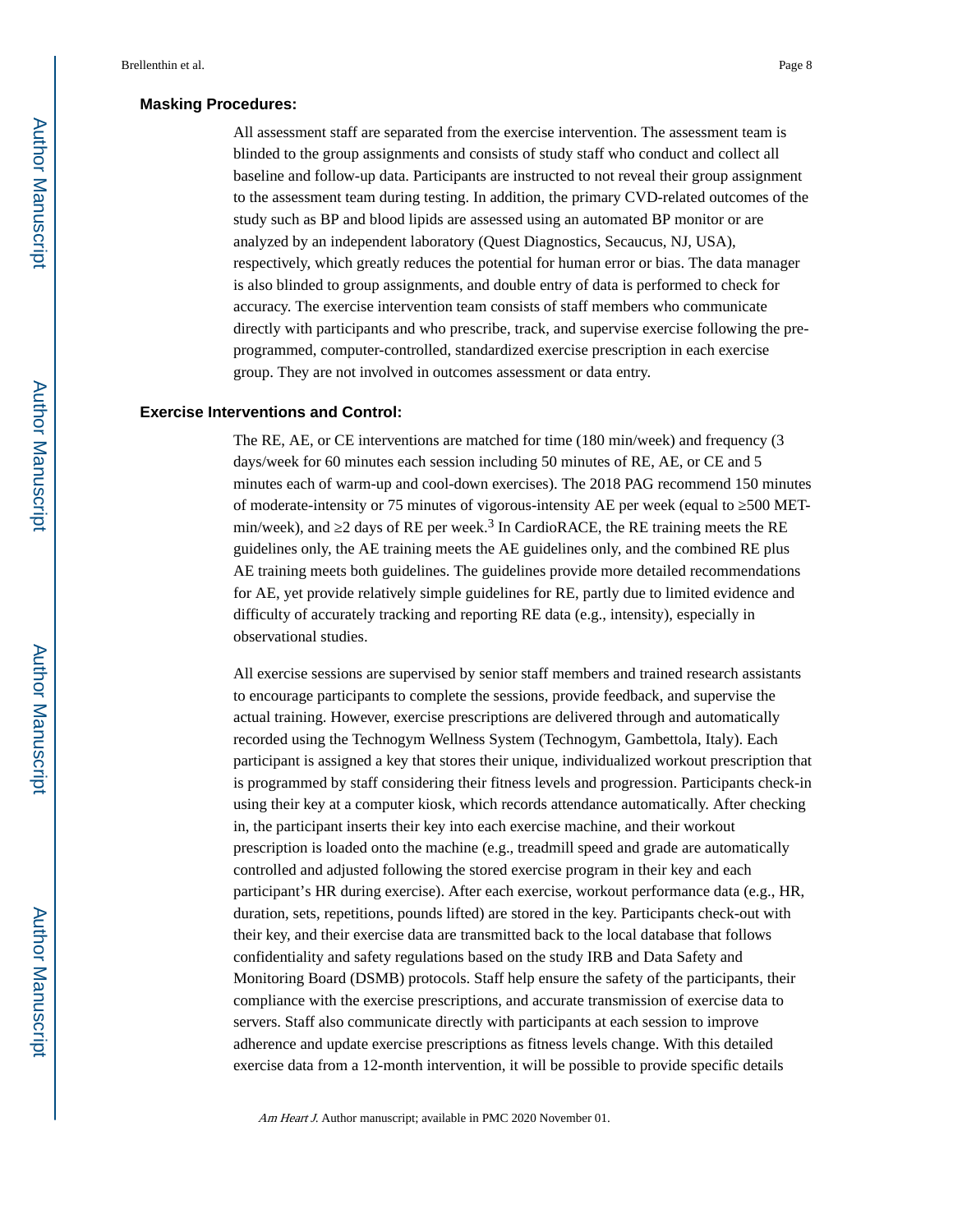regarding exercise parameters for various CVD-related biomarkers as described earlier, <sup>37</sup> which will better inform future physical activity recommendations for both resistance and aerobic exercise. This is a novel strength of the study for accurate exercise data collection as well as exercise attendance and compliance calculation, which is important for the interpretation of the outcome data between groups and individuals.

**Resistance Exercise (RE):** The RE group performs 3 sets of 8–16 repetitions at 50–80% of 1-RM on each of 12 machines (see Table III for a list of the machines). The first 8 weeks of the program, participants perform more repetitions (16–20) at a lower weight (30–40% of 1-RM) for fewer sets (1–2 sets) to become familiar with the exercise program and to prevent potential injuries and severe muscle soreness. Participants rest a minimum of 1 minute between sets and between different machines. Strength is re-evaluated every 8 weeks using estimated 1-RM protocols, so that exercise prescriptions are continuously updated throughout 1 year. This continuous individualized strength evaluation and progressive prescription is important to prevent a possible decrease in CVD benefits at later months that is commonly observed in most exercise intervention studies.

**Aerobic Exercise (AE):** Aerobic prescriptions are based on 50%–80% of heart rate reserve (HRR) following a gradual progression in duration (20–50 minutes) and intensity throughout the first 8 weeks. Maximum HR (from the treadmill test) and resting HR from baseline assessments are used for AE prescriptions. Resting HR is re-assessed every 8 weeks, so that HRR prescriptions can be continuously updated through 1 year. Each session, participants have their choice of performing aerobic exercise on 2 machines (2, 25-minute segments) including upright or recumbent bicycles, elliptical machines, or treadmills. Participants wear a HR monitor (Polar, Lake Success, NY), and HR prescriptions are assigned to the participant's Technogym key. The Technogym key communicates with each machine to adjust the speed, grade, and/or resistance on the aerobic equipment in order to keep participants within the prescribed HR range, which is programmed to gradually increase from 50% to 80% HRR.

**Combination Exercise (CE):** CE is matched for time with the RE and AE groups (3) times per week for 60 minutes each time); however, the RE and AE training protocols are truncated by half so that participants perform 2 sets instead of 3 sets at the same intensity (50–80% 1-RM) on 9 machines instead of 12 machines and 25 minutes of aerobic exercise at the same intensity (50%–80% HRR). As with the RE and AE protocols, muscular strength and resting HR are re-evaluated every 8 weeks to update the RE and AE prescriptions throughout 1 year.

**Control Group (CON):** The delayed exercise group serves as the control group. They do not perform exercise at the study center during the first 12 months of their participation, but they are offered their choice of RE, AE, or CE for 12 months (in year 2) after their first year of no exercise in order to help prevent dropout, which can occur more often in a no exercise control group. Any data collected from the control group's optional year of exercise (in year 2) will not be included in the primary data analyses described in this paper. Since the primary outcomes are predominantly physiological (e.g., blood pressure and cholesterol)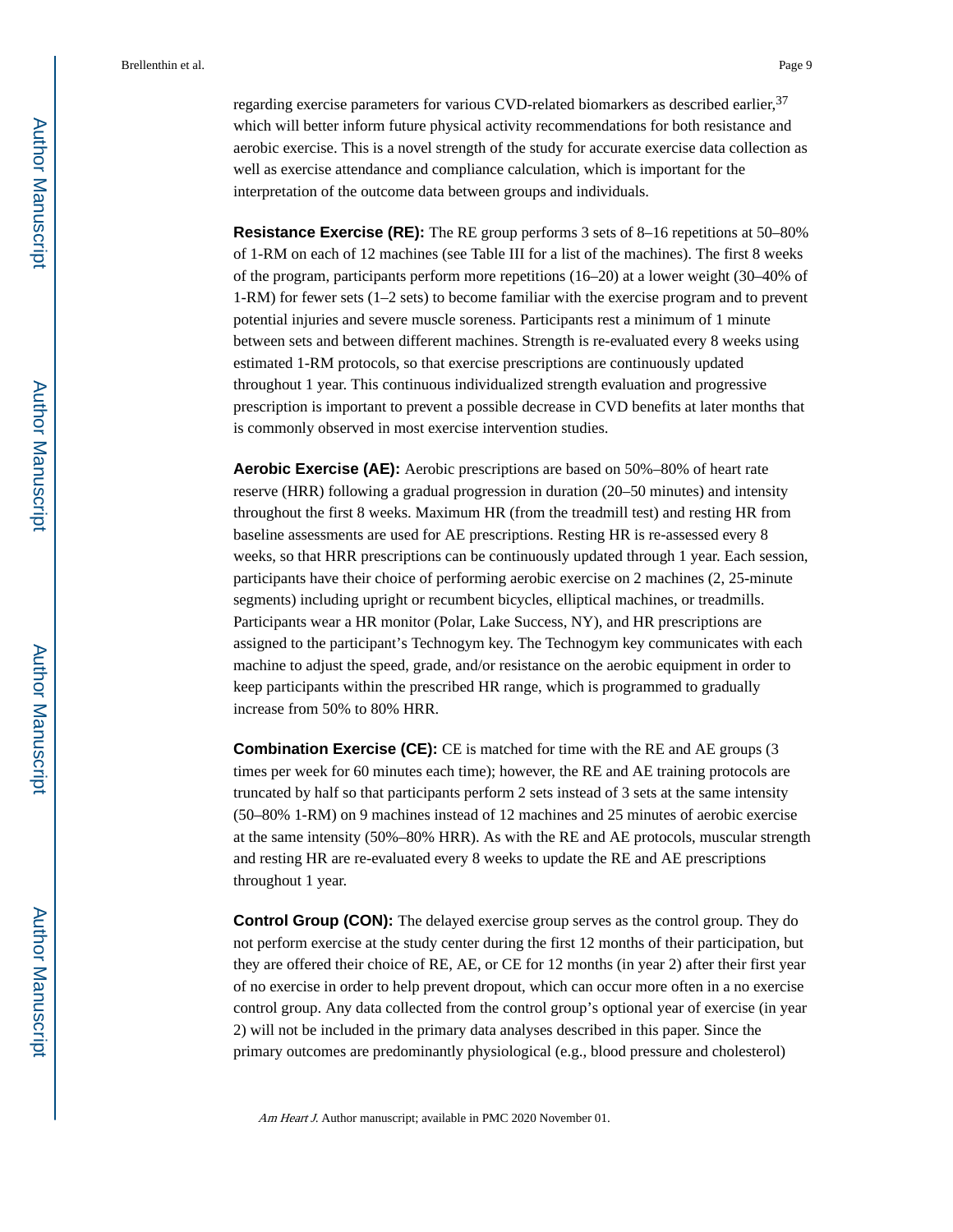rather than psychological (e.g., depression and quality of life), we chose not to use a more involved control group design (e.g., health education classes, stretching), which may better control for the potential effects of human interaction on the outcomes. Furthermore, it was not clear what the effects of a year of health education or stretching would be on the variety of primary and secondary outcomes in CardioRACE making it difficult to interpret the results of exercise training. To increase staff contact during their first 12 months of participation when they are not exercising, control group participants receive diet education and in-person counseling (described below) and communicate with staff at least weekly. See Table III for an outline of exercise prescriptions for each group.

#### **Dietary Counseling and Monitoring:**

Participants in all four groups receive Dietary Approaches to Stop Hypertension (DASH) Diet education during the run-in period and have individual dietary counseling appointments with a registered dietitian at 3-, 6-, 9-, and 12-months throughout the intervention. The DASH is an evidence-based heart-healthy diet plan that recommends reducing sodium intake to <2,300 mg per day while increasing intake of magnesium, potassium, and calcium. DASH also recommends consuming fruits and vegetables, whole grains, lean protein and meat, fatfree or low-fat dairy, and nuts and seeds, which is largely consistent with the Dietary Guidelines for Americans.38 Participants complete an automated, computer-based 24-hour food recall on 3 random days per month (2 weekdays [Monday-Thursday] and 1 weekend day [Friday-Sunday]) throughout the 12 months. Dietary intake data were collected and analyzed using the Automated Self-Administered 24-hour (ASA24) Dietary Assessment Tool, version (2016, 2018), developed by the National Cancer Institute, Bethesda, MD.<sup>39</sup> During the individual diet counseling sessions, participants review their past food recalls and set dietary goals with the dietitian. Most exercise intervention studies focused solely on the effects of exercise without considering the benefits of diet counseling. However, considering both exercise and diet is a more effective and comprehensive behavioral approach from both clinical and public health perspectives and is a unique strength of the study. We provide the same diet counselling for all participants, so that the difference in changes in outcome variables between groups are induced by exercise intervention only. In addition, the effect of DASH diet education on the outcome variables will be analyzed in the control group by comparing the pre- and post-outcome data.

#### **Physical Activity Monitoring:**

Participants in all groups are instructed to not engage in structured aerobic or resistance exercise outside of the center throughout the duration of their participation. Participants are provided with a triaxial accelerometer-based pedometer (Omron HJ-321), which they wear during waking hours for the entire 12 months. Participants do not wear the pedometer during supervised exercise at the center. Daily step counts and wear times as well as participation in any muscle-strengthening activities are recorded weekly and checked by research staff. Exercise intervention studies often have measured outside lifestyle physical activity at the beginning and end of the intervention, but not during the entire intervention period. This limitation may cause confounding bias because exercise study participants are highly motivated to be active outside the study center. In this study, we monitor total daily activity for all participants during the entire 1-year intervention using accelerometers.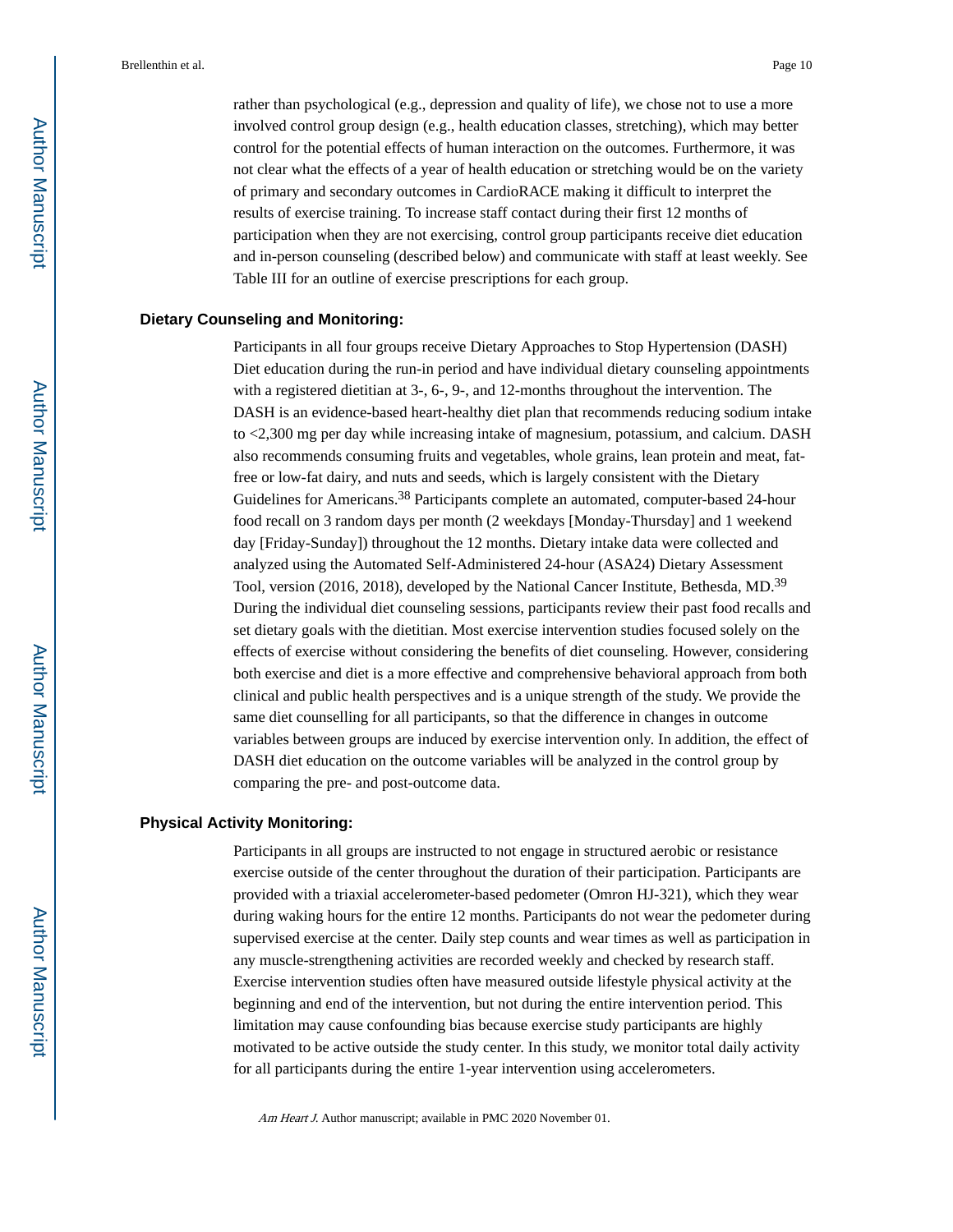#### **Adherence and Incentives:**

Completers are defined as participants who participate in both baseline and 12-month assessments, as these data collection points are included in the primary statistical analyses. Dropouts are defined as those who do not complete 12-month assessments. Because 100% adherence to the exercise protocol is unrealistic over a 1-year long period due to factors such as sickness, family obligations, and travel, CardioRACE defines acceptable adherence to the study protocol as completing  $80\%$  of the total amount of exercise prescribed in each group in this large ( $N=406$ ) clinical trial. If a participant has not reached  $80\%$  adherence by the end of the 12 months, they are given the option of completing up to another 4 weeks (extra 1 month) of exercise sessions prior to their final 12-month follow-up assessments following earlier studies.<sup>11,40</sup> Both completers and dropouts will be included in the primary intentionto-treat analyses, and the 80% attendance rate will be used to identify participants included in the treatment efficacy analyses. Also, we will consider other benchmarks (e.g., 70% or 90% attendance) in additional analyses.

CardioRACE employs various strategies to minimize dropouts and maximize adherence. Similar to other extended exercise interventions, there is a month-long run-in period between the first study visit and the randomization visit.<sup>10,40</sup> Participants attended an orientation, 5 education sessions, and baseline assessments within a 5-week period in order to be eligible for randomization. These visits served several purposes including multiple measurement of BP to determine eligibility, instruction regarding study protocols (e.g., how to use ASA24 diet recall system), and ascertainment of the participant's ability to come to the center regularly. Throughout the exercise intervention, participants receive reports every 8 weeks on their attendance, average daily step counts, strength and/or resting HR changes, and total distance traveled (e.g., from bike and treadmill) and/or weight lifted during their participation that are important to improve exercise and study compliance. They also receive birthday and holiday cards as well as monthly newsletters. CardioRACE incorporates motivational interviewing techniques during randomization and the 6-month assessment, behavioral contract signing, flexible exercise scheduling, and adherence monitoring to further improve study compliance. Participants receive an encouragement phone call, called an "I care call," once per month from a staff member and are provided the opportunity to discuss their study experience and to problem solve any issues. Participants are also assigned one primary staff person as their principal contact ("CardioRACE coach") for study-related concerns. If a participant has two unexcused absences in a row, they are contacted by their exercise coach to discuss and find solutions to any potential barriers. Participants are expected to make-up unexcused absences by coming to the center another time that week.

Each participant is given up to \$300 as an incentive to complete the study. Participants are remunerated \$60 for each baseline, 6-month, and 12-month assessment (\$180). They receive an additional \$60 at each the 6-month and 12-month assessment (\$120) if they have provided at least >80% of their step counts and diet recalls in the previous 6 months.

#### **Data Analysis:**

Power computations were based on detecting a significant group-by-time interaction for the composite CVD risk z-score (primary outcome), using a linear mixed effects model (4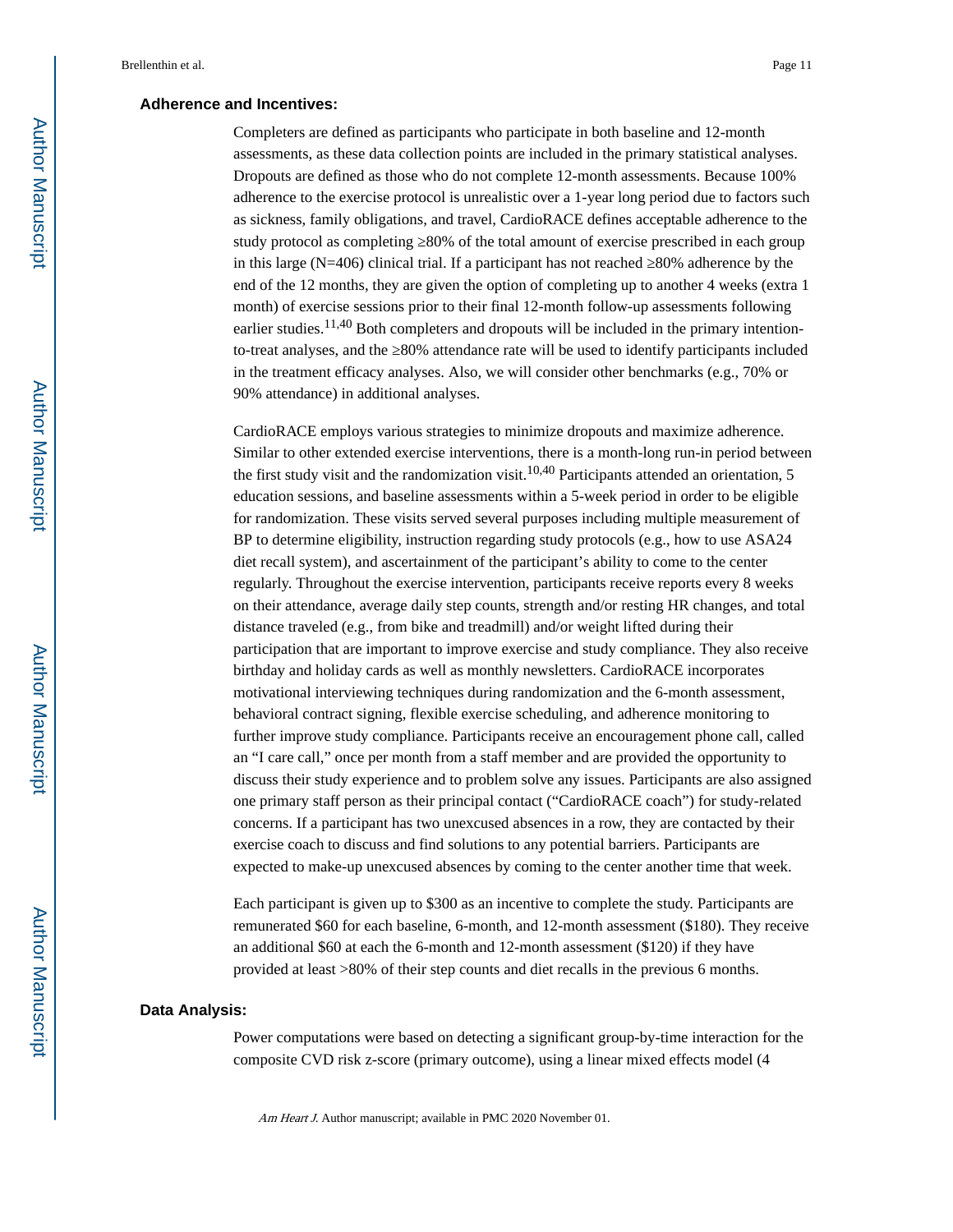groups  $X$  2 times: baseline and 12-month follow-up) with a=0.05, power=0.99, and  $\alpha$  smallto-medium effect size (Cohen's f effect size of 0.19) from an 8-week pilot study. It was estimated that 200 total participants (50 in each of the four groups) would be needed to observe significant group-by-time effects on the composite CVD score. To be able to further detect group differences in pairwise comparisons (e.g., CE v. AE) and to account for anticipated participant attrition (an estimated 10%), diminished compliance over a 1-year intervention, as well as potential changes in confounding factors (e.g., changes in medication, weight, or outside physical activity) over 1 year, the sample size was increased to 400, which was confirmed by the biostatistician of the study.

The primary outcome, the composite z-score, will be the mean of the z-scores of the four CVD risk factors: resting BP, LDL-C, fasting glucose, and percent body fat. Each risk factor will be individually standardized and expressed as a z-score by using the formula = (value mean)/standard deviation for each participant. The means and standard deviations used to create the z-scores for each risk factor at both baseline and follow-up will be the values from the entire sample at baseline. The primary outcome will be analyzed using the intention-totreat principle and will include all participants as randomized. The potential effects of missing data will be explored through various imputation models and sensitivity analyses. We will also consider the effects of medications that affect LDL-C (e.g., statins) or glucose (e.g., insulin), which factor into the composite score. Analyses will take into account covariates including age, sex, BMI, and baseline values of each outcome measure. Linear mixed-effects models for repeated measures with effects for time (baseline and 12-month follow-up), experimental group, and group-by-time interaction will be used. If the p-value for the group-by-time interaction is less than 0.05 (significant), we will adjust for multiple comparisons to estimate confidence intervals and p-values for the six pre-specified intergroup contrasts: 1) RE vs. CON, 2) AE vs. CON, 3) CE vs. CON, 4) CE vs. RE, 5) CE vs. AE, and 6) RE vs. AE for changes in composite z-scores and individual risk factors between baseline and 12-month follow-up. Additional analyses will examine treatment efficacy in the subgroup of adherent participants; evaluate treatment mediators (e.g., changes in diet, medication, and weight during intervention),'the sensitivity of results after omitting those with diabetes or lipid-lowering medications; assess the impact of incomplete data due to attrition; and examine treatment response at 6 months to evaluate the trends of exercise effects. Results from these additional analyses will be considered exploratory and will be interpreted with caution due to their inflation of the Type I error rate. Data will be assessed for normality, and any skewed data could be transformed or analyzed non- parametrically. All p-values will be two-sided, and  $p<0.05$  will be considered statistically significant using SAS software version 9.4 (SAS Institute, Cary, North Carolina).

This study is supported by the National Heart, Lung, and Blood Institute (R01HL133069). The authors are solely responsible for the design and conduct of this study, all study analyses, the drafting and editing of the paper and its final contents.

## **DISCUSSION**

Cardiovascular disease is the leading cause of death in the US and is estimated to cause onethird of deaths globally.1,41 The 2018 PAG Advisory Committee Scientific Report stated that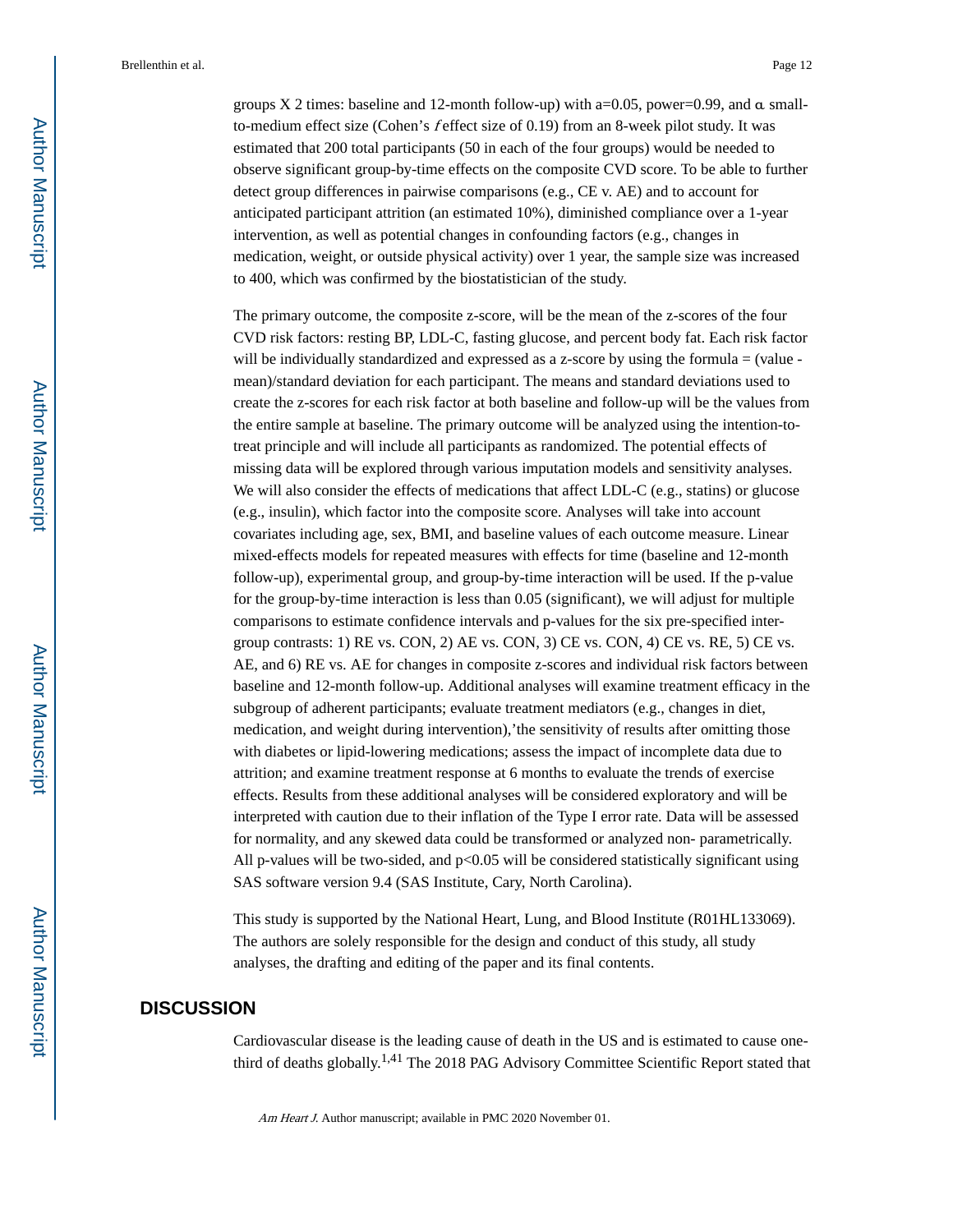there was strong evidence demonstrating a significant inverse relationship between moderate-to-vigorous intensity aerobic PA and incidence of CVD. However, as was the case in the first 2008 PAG Scientific Report ten years ago, there remains insufficient data to comment on the relationship between muscle-strengthening activities, independent of and combined with aerobic PA, and CVD-related outcomes.42 There is a clear research need to delineate the unique and possibly additive benefits of resistance exercise alone or alongside traditional aerobic exercise in the prevention of CVD, specifically for those who are at highrisk.

In response, CardioRACE is an adequately powered, supervised randomized, controlled trial of exercise on CVD risk factors and biomarkers. CardioRACE will evaluate the effects of performing exercise meeting the RE guidelines only, the AE guidelines only, or both the RE and AE guidelines compared with a no exercise control group. Important strengths of this study include: 1) 1-year long exercise intervention with a comparative effectiveness (multifactorial) and exercise time-matched study design; 2) comprehensive and gold-standard measurement of both traditional and emerging CVD risk factors such as BP, blood lipids, arterial stiffness, body composition, cardiorespiratory fitness, muscular strength, bone mineral density, and comprehensive inflammatory markers; 3) extensive monitoring of lifestyle factors such as diet (DASH) and lifestyle PA to control potential confounders throughout the 1-year intervention period; 4) precision and control over individual exercise programming and monitoring using an innovative computer-based exercise training system (Technogym Wellness System) to minimize a potential bias by research staff, 5) continuous and progressive adjustments for individualized exercise prescription (an increase of exercise intensity) to account for fitness changes every 2 months throughout the intervention; and 6) recruitment of 406 high-risk individuals with 3 known risk factors for CVD (overweight or obese, inactive, and elevated or high untreated BP) that has significant clinical and public health implication and impact. Following all these novel methodological approaches, we believe that this study will provide reliable and meaningful data, which can contribute to future physical activity recommendations.

#### **Summary:**

CardioRACE will answer one of the most commonly asked questions about exercise and health, "What type and combination of exercise is most effective for cardiovascular benefits?" by comparing the effects of RE, AE, and CE, to improve a wide array of CVD risk factors among participants with established CVD risk factors. CardioRACE will yield evidence-based exercise data that can be used by both patients and clinicians, responding to the need for knowledge and information about exercise and CVD prevention.

#### **Acknowledgments:**

This research is supported by the National Heart, Lung, and Blood Institute (R01HL133069).

#### **References:**

1. Benjamin EJ, Virani SS, Callaway CW, Chang AR, Cheng S, Chiuve SE, Cushman M, Delling FN, Deo R de FS, Ferguson JF, Fornage M, Gillespie C, Isasi CR, Jimenez MC, Jordan LC, Judd SE, Lackland D, Lichtman JH, Lisabeth LL,S, Longenecker CT, Lutsey PL, Matchar DB, Matsushita K,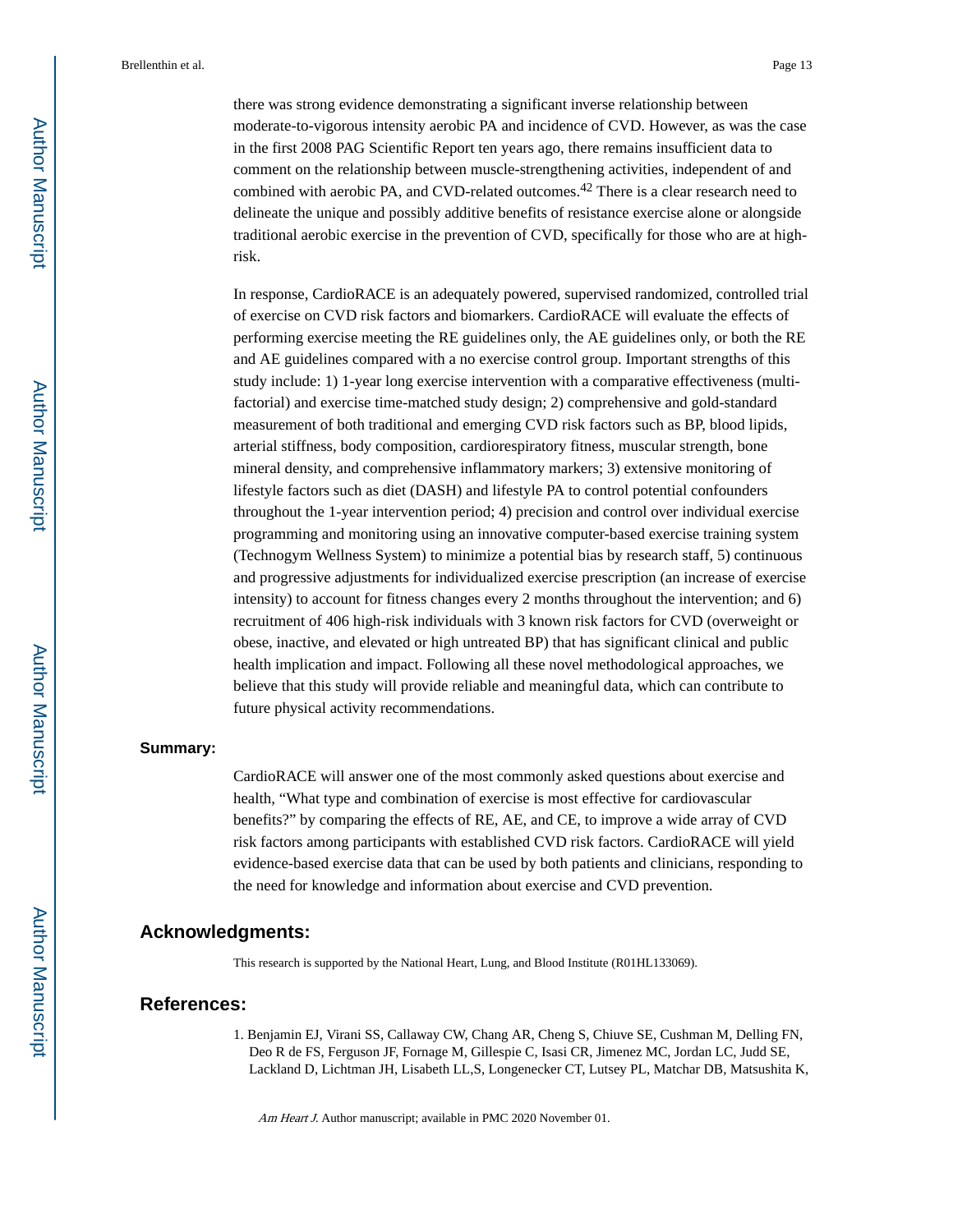Mussolino ME, Nasir K, O'Flaherty M, Palaniappan LP P DK, Reeves MJ, Ritchey MD, Rodriguez CJ, Roth GA, Rosamond WD, Sampson UKA, Satou GM, Shah SHSN, Tirschwell DL, Tsao CW, Voeks JH, Willey JZ, Wilkins JT, Wu JHY, Alger HM, Wong SSMP. Heart disease and stroke statistics 2018 update: a report from the American Heart Association. Circulation. 2018. doi: 10.1161/CIR.0000000000000558.

- 2. Whelton PK, Carey RM, Aronow WS, et al. 2017 ACC/AHA/AAPA/ABC/ACPM/AGS/ APhA/ASH/ASPC/NMA/PCNA Guideline for the Prevention, Detection, Evaluation, and Management of High Blood Pressure in Adults. J Am Coll Cardiol. 2018;71(19):e127–e248. doi: 10.1016/j.jacc.2017.11.006. [PubMed: 29146535]
- 3. U.S. Department of Health and Human Services. Physical Activity Guidelines for Americans, 2nd edition Washington, DC: U.S. Department of Health and Human Services; 2018.
- 4. Carlson SA, Fulton JE, Schoenborn CA, Loustalot F. Trend and Prevalence Estimates Based on the 2008 Physical Activity Guidelines for Americans. Am J Prev Med. 2010;39(4):305–313. doi: 10.1016/j.amepre.2010.06.006. [PubMed: 20837280]
- 5. Garber CE, Blissmer B, Deschenes MR, et al. American College of Sports Medicine position stand. Quantity and quality of exercise for developing and maintaining cardiorespiratory, musculoskeletal, and neuromotor fitness in apparently healthy adults: guidance for prescribing exercise. Med Sci Sports Exerc. 2011;43(7):1334–1359. doi:10.1249/MSS.0b013e318213fefb. [PubMed: 21694556]
- 6. Jackson AW, Lee D-C, Sui X, et al. Muscular Strength Is Inversely Related to Prevalence and Incidence of Obesity in Adult Men. Obesity. 2010;18(10):1988–1995. doi:10.1038/oby.2009.422. [PubMed: 19960002]
- 7. Ashor AW, Lara J, Siervo M, et al. Exercise Modalities and Endothelial Function: A Systematic Review and Dose-Response Meta-Analysis of Randomized Controlled Trials. Sport Med. 2015;45(2):279–296. doi:10.1007/s40279-014-0272-9.
- 8. Cornelissen VA, Fagard RH, Coeckelberghs E, Vanhees L. Impact of resistance training on blood pressure and other cardiovascular risk factors: a meta-analysis of randomized, controlled trials. Hypertens (Dallas, Tex 1979). 2011;58(5):950–958. doi:10.1161/HYPERTENSIONAHA. 111.177071.
- 9. Zhang Y, Qi L, Xu L, et al. Effects of exercise modalities on central hemodynamics, arterial stiffness and cardiac function in cardiovascular disease: Systematic review and meta-analysis of randomized controlled trials. Cavarretta E, ed. PLoS One. 2018;13(7):e0200829. doi:10.1371/journal.pone. 0200829.
- 10. Sigal RJ, Kenny GP, Boulé NG, et al. Effects of aerobic training, resistance training, or both on glycemic control in type 2 diabetes: a randomized trial. Ann Intern Med. 2007;147(6):357–369. [http://www.ncbi.nlm.nih.gov/pubmed/17876019.](http://www.ncbi.nlm.nih.gov/pubmed/17876019) Accessed August 28, 2018. [PubMed: 17876019]
- 11. Church TS, Blair SN, Cocreham S, et al. Effects of Aerobic and Resistance Training on Hemoglobin A 1c Levels in Patients With Type 2 Diabetes. JAMA. 2010;304(20):2253. doi: 10.1001/jama.2010.1710. [PubMed: 21098771]
- 12. Choo J, Lee J, Cho J-H, Burke LE, Sekikawa A, Jae SY. Effects of weight management by exercise modes on markers of subclinical atherosclerosis and cardiometabolic profile among women with abdominal obesity: a randomized controlled trial. BMC Cardiovasc Disord. 2014;14(1):82. doi: 10.1186/1471-2261-14-82. [PubMed: 25011384]
- 13. Bateman LA, Slentz CA, Willis LH, et al. Comparison of aerobic versus resistance exercise training effects on metabolic syndrome (from the Studies of a Targeted Risk Reduction Intervention Through Defined Exercise -STRRIDE-AT/RT). Am J Cardiol. 2011;108(6):838–844. doi:10.1016/j.amjcard.2011.04.037. [PubMed: 21741606]
- 14. Timmons JF, Minnock D, Hone M, Cogan KE, Murphy JC, Egan B. Comparison of time-matched aerobic, resistance, or concurrent exercise training in older adults. Scand J Med Sci Sports. 7 2018. doi:10.1111/sms.13254.
- 15. Ho SS, Radavelli-Bagatini S, Dhaliwal SS, Hills AP, Pal S. Resistance, Aerobic, and Combination Training on Vascular Function in Overweight and Obese Adults. J Clin Hypertens. 2012;14(12): 848–854. doi:10.1111/j.1751-7176.2012.00700.x.
- 16. Sillanpää E, Laaksonen DE, Häkkinen A, et al. Body composition, fitness, and metabolic health during strength and endurance training and their combination in middle-aged and older women. Eur J Appl Physiol. 2009;106(2):285–296. doi:10.1007/s00421-009-1013-x. [PubMed: 19266214]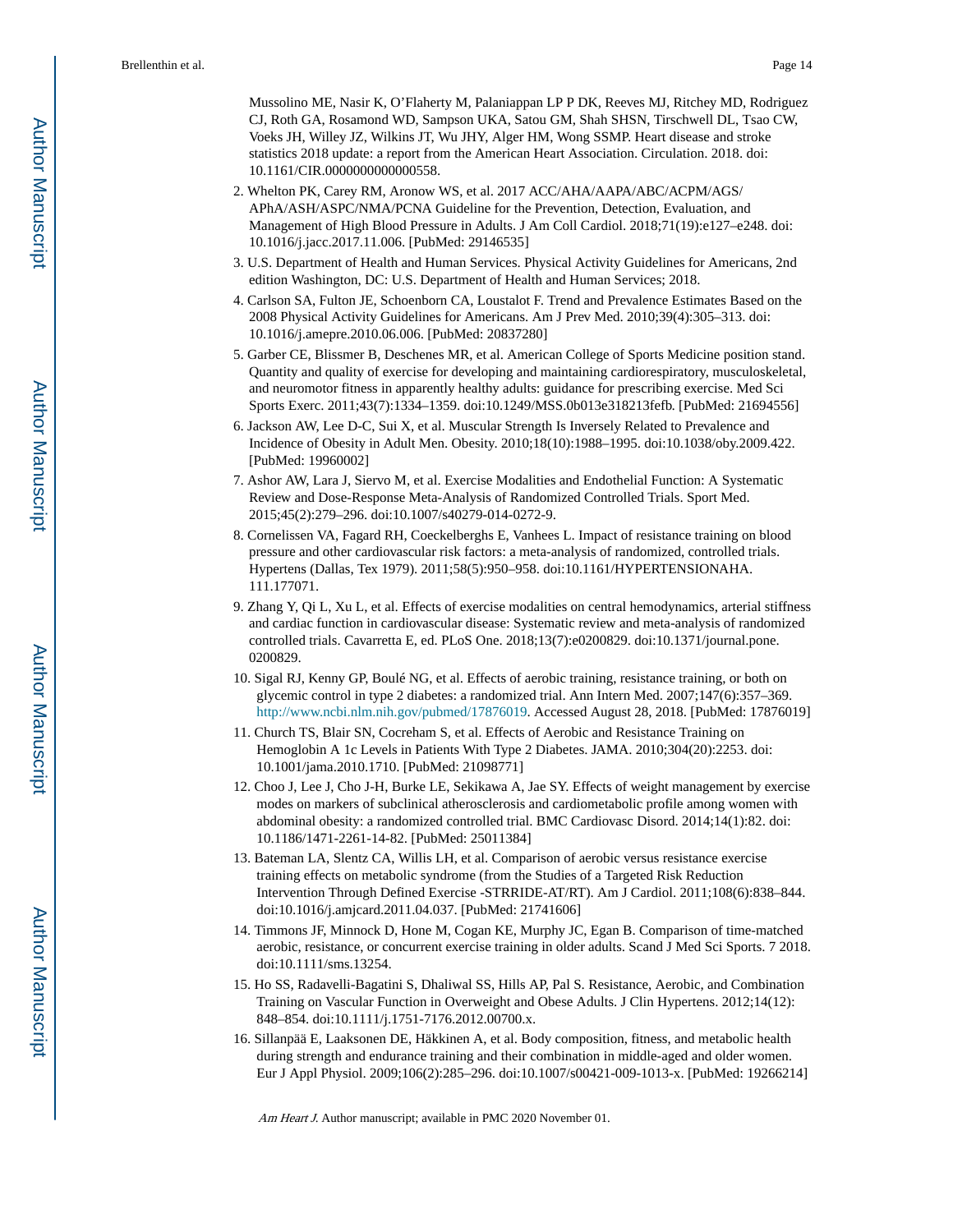- 17. Wood RH, Reyes R, Welsch MA, et al. Concurrent cardiovascular and resistance training in healthy older adults. MedSci Sports Exerc. 2001;33(10):1751–1758. [http://www.ncbi.nlm.nih.gov/](http://www.ncbi.nlm.nih.gov/pubmed/11581562) [pubmed/11581562](http://www.ncbi.nlm.nih.gov/pubmed/11581562). Accessed August 28, 2018.
- 18. Ortega FB, Lavie CJ, Blair SN. Obesity and Cardiovascular Disease. Circ Res. 2016;118(11): 1752–1770. doi:10.1161/CIRCRESAHA.115.306883. [PubMed: 27230640]
- 19. Berry JD, Dyer A, Cai X, et al. Lifetime Risks of Cardiovascular Disease. N Engl J Med. 2012;366(4):321–329. doi:10.1056/NEJMoa1012848. [PubMed: 22276822]
- 20. Trost SG, Owen N, Bauman AE, Sallis JF, Brown W. Correlates of adults' participation in physical activity: review and update. Med Sci Sports Exerc. 2002;34(12):1996–2001. doi:10.1249/01.MSS. 0000038974.76900.92. [PubMed: 12471307]
- 21. NHLBI. What Are the Risk Factors for Heart Disease?, HHS, NIH, NHLBI. [https://](https://www.nhlbi.nih.gov/health/educational/hearttruth/lower-risk/risk-factors.htm) [www.nhlbi.nih.gov/health/educational/hearttruth/lower-risk/risk-factors.htm.](https://www.nhlbi.nih.gov/health/educational/hearttruth/lower-risk/risk-factors.htm) Accessed August 28, 2018.
- 22. Goff DC, Lloyd-Jones DM, Bennett G, et al. 2013 ACC/AHA Guideline on the Assessment of Cardiovascular Risk. Circulation. 2014;129(25 suppl 2):S49–S73. doi:10.1161/01.cir. 0000437741.48606.98. [PubMed: 24222018]
- 23. Grundy SM, Stone NJ, Bailey AL, et al. 2018 AHA/ACC/AACVPR/AAPA/ABC/ ACPM/ADA/AGS/APhA/ASPC/NLA/PCNA Guideline on the Management of Blood Cholesterol. J Am Coll Cardiol. 11 2018. doi:10.1016/j.jacc.2018.11.003.
- 24. Lloyd-Jones DM, Hong Y, Labarthe D, et al. Defining and setting national goals for cardiovascular health promotion and disease reduction: the American Heart Association's strategic Impact Goal through 2020 and beyond. Circulation. 2010;121(4):586–613. doi:10.1161/CIRCULATI0NAHA. 109.192703. [PubMed: 20089546]
- 25. CDC. Conditions That Increase Risk for Heart Disease | [cdc.gov](https://cdc.gov). [https://www.cdc.gov/](https://www.cdc.gov/heartdisease/conditions.htm) [heartdisease/conditions.htm](https://www.cdc.gov/heartdisease/conditions.htm). Published 2019 Accessed July 11, 2019.
- 26. D'Agostino RB, Vasan RS, Pencina MJ, et al. General Cardiovascular Risk Profile for Use in Primary Care: The Framingham Heart Study. Circulation. 2008;117(6):743–753. doi:10.1161/ CIRCULATI0NAHA.107.699579. [PubMed: 18212285]
- 27. Ware JE, Sherbourne CD. The MOS 36-item short-form health survey (SF-36). I. Conceptual framework and item selection. Med Care. 1992;30(6):473–483. [http://www.ncbi.nlm.nih.gov/](http://www.ncbi.nlm.nih.gov/pubmed/1593914) [pubmed/1593914.](http://www.ncbi.nlm.nih.gov/pubmed/1593914) Accessed July 17, 2014. [PubMed: 1593914]
- 28. Levenstein S, Prantera C, Varvo V, Scribano ML. Development of the Perceived Stress Questionnaire: A new tool for psychosomatic research. J Psychosom Res. 1993;37(1):19–32. doi: 10.1016/0022-3999(93)90120-5.
- 29. Beck AT, Steer RA, Brown GK. Beck Depression Inventory, Second Edition. Second. San Antonio, TX: Pearson; 1996.
- 30. Spielberger CD, Gorsuch RL. State-Trait Anxiety Inventory for Adults: Sampler Set: Manual, Test, Scoring Key. Mind Garden; 1983.
- 31. Buysse DJ, Reynolds CF, Monk TH, Berman SR, Kupfer DJ. The Pittsburgh Sleep Quality Index: a new instrument for psychiatric practice and research. Psychiatry Res. 1989;28(2):193–213. [http://](http://www.ncbi.nlm.nih.gov/pubmed/2748771) [www.ncbi.nlm.nih.gov/pubmed/2748771.](http://www.ncbi.nlm.nih.gov/pubmed/2748771) Accessed August 28, 2018. [PubMed: 2748771]
- 32. Townsend RR, Wilkinson IB, Schiffrin EL, et al. Recommendations for Improving and Standardizing Vascular Research on Arterial Stiffness. Hypertension. 2015;66(3):698–722. doi: 10.1161/HYP.0000000000000033. [PubMed: 26160955]
- 33. National Center for Health Statistics C for DC and P. NHANES 2015–2016 Body Composition Procedures Manual. Atlanta; 2016 [https://wwwn.cdc.gov/nchs/data/nhanes/2015-2016/manuals/](https://wwwn.cdc.gov/nchs/data/nhanes/2015-2016/manuals/2016_Body_Composition_Procedures_Manual.pdf) [2016\\_Body\\_Composition\\_Procedures\\_Manual.pdf.](https://wwwn.cdc.gov/nchs/data/nhanes/2015-2016/manuals/2016_Body_Composition_Procedures_Manual.pdf) Accessed March 22, 2019.
- 34. Balke B, Ware RW. An experimental study of physical fitness of Air Force personnel. U S Armed Forces Med J. 1959;10(6):675–688.<http://www.ncbi.nlm.nih.gov/pubmed/13659732>. Accessed August 28, 2018. [PubMed: 13659732]
- 35. American College of Sports Medicine. American College of Sports Medicine's Guidelines for Exercise Testing and Prescription, Tenth Edition. Vol 4 10th ed (Riebe D, ed.). Philadeplphia, PA: Wolters Kluwer Health; 2018. doi:10.1046/j.1523-5408.2001.00105.x.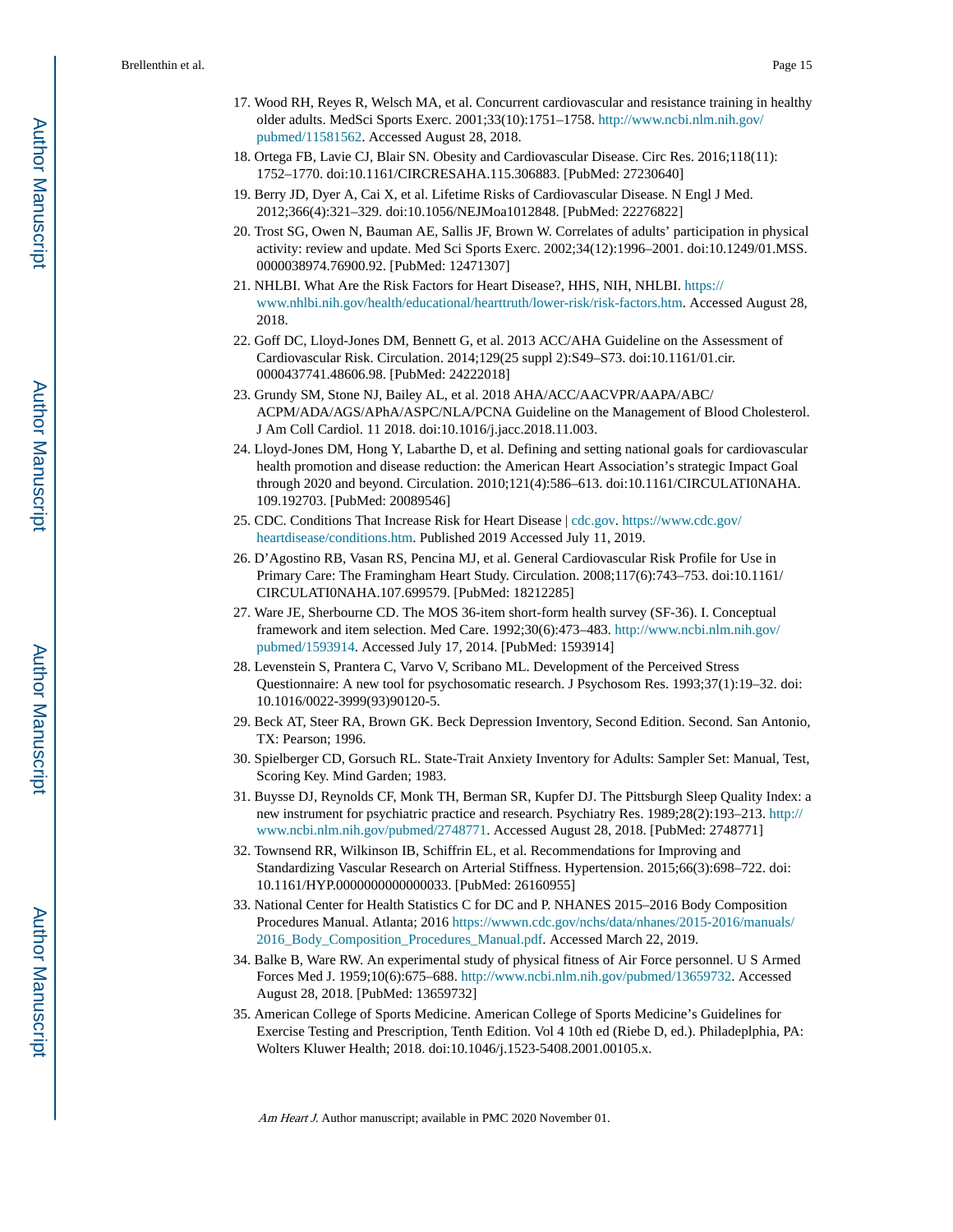- 36. Baechle TR, Earle RW. Essentials of Strength Training and Conditioning. Champaign, IL: Human Kinetics; 2008.
- 37. Lee DC, Schroeder EC. Resistance training improves cardiovascular health in postmenopausal women. Menopause. 2016;23(11):1162–1164. doi:10.1097/GME.0000000000000758. [PubMed: 27676635]
- 38. U.S. Department of Health and Human Services and U.S. Department of Agriculture. 2015 2020 Dietary Guidelines for Americans. 8th Edition. 12 2015 Available at [https://health.gov/](https://health.gov/dietaryguidelines/2015/guidelines/) [dietaryguidelines/2015/guidelines/](https://health.gov/dietaryguidelines/2015/guidelines/).
- 39. Automated Self-Administered 24-Hour (ASA24®) Dietary Assessment Tool. [https://](https://epi.grants.cancer.gov/asa24/) [epi.grants.cancer.gov/asa24/.](https://epi.grants.cancer.gov/asa24/) Accessed August 28, 2018.
- 40. Morss GM, Jordan AN, Skinner JS, et al. Dose Response to Exercise in Women aged 45–75 yr (DREW): design and rationale. MedSci Sports Exerc. 2004;36(2):336–344. doi:10.1249/01.MSS. 0000113738.06267.E5.
- 41. Roth GA, Johnson C, Abajobir A, et al. Global, Regional, and National Burden of Cardiovascular Diseases for 10 Causes, 1990 to 2015. J Am Coll Cardiol. 2017;70(1):1–25. doi:10.1016/j.jacc. 2017.04.052. [PubMed: 28527533]
- 42. 2018 Physical Activity Guidelines Advisory Committee. 2018 Physical Activity Guidelines Advisory Committee Scientific Report. Washington, DC: U.S. Department of Health and Human Services, 2018.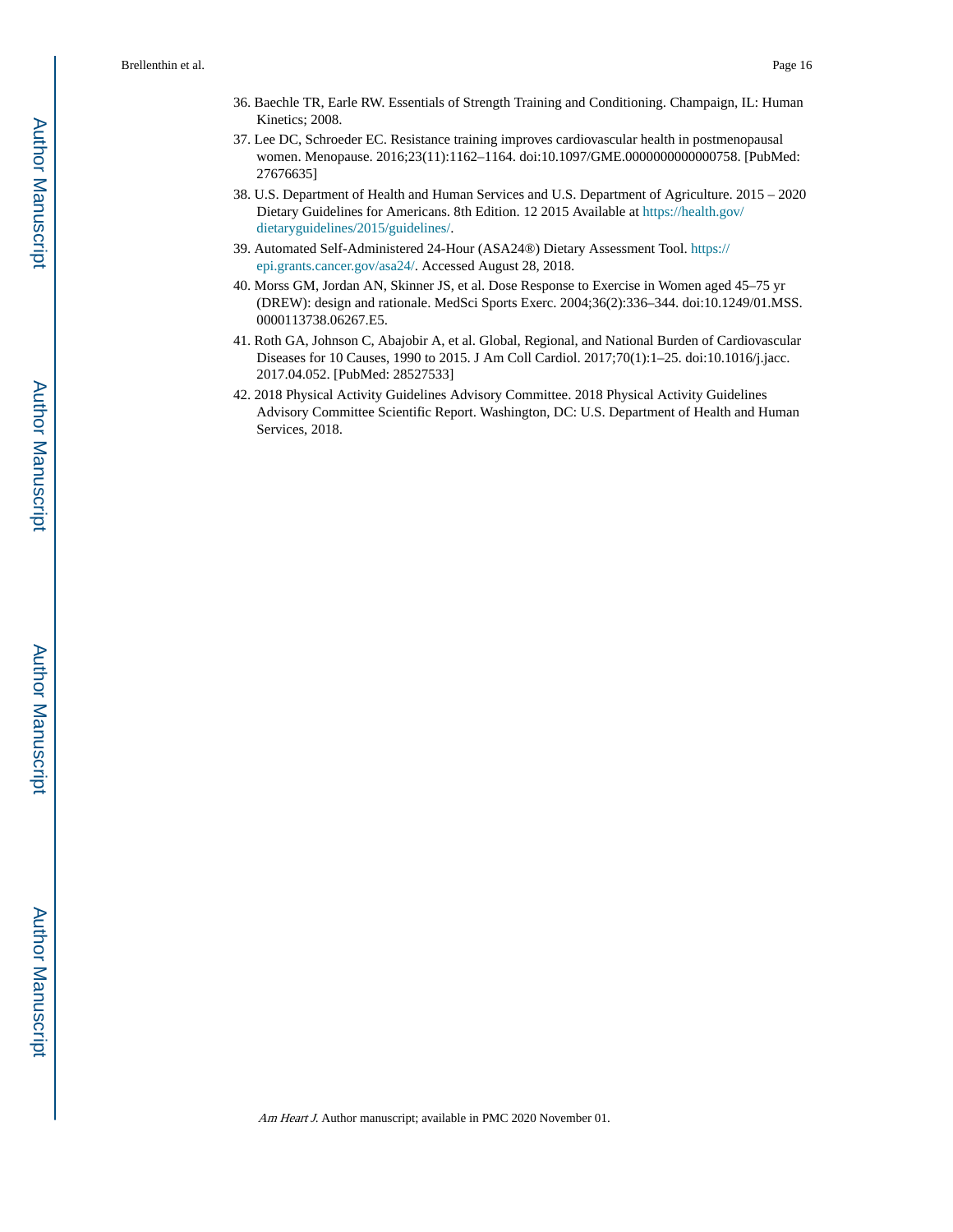Author Manuscript Author Manuscript



## **Figure 1: Participant flow from initial screening to randomization**

Abbreviations: BMI, body mass index; BP, blood pressure; RE, resistance exercise training only; AE, aerobic exercise training only; CE, combined aerobic and resistance exercise training; CON, no-exercise control group.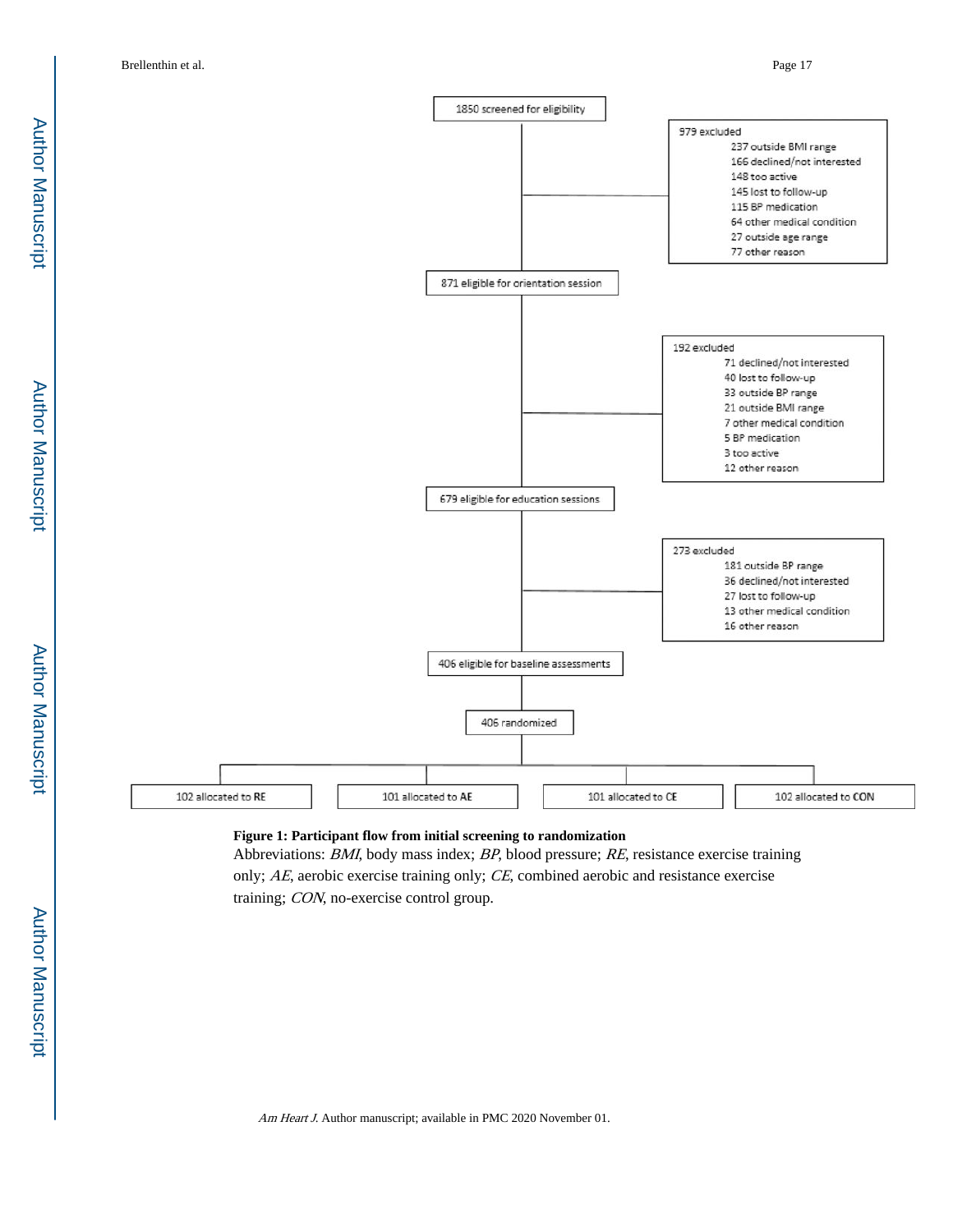

#### **Figure 2:**

Mechanistic pathway between resistance, aerobic, or combined exercise training and cardiovascular disease (CVD)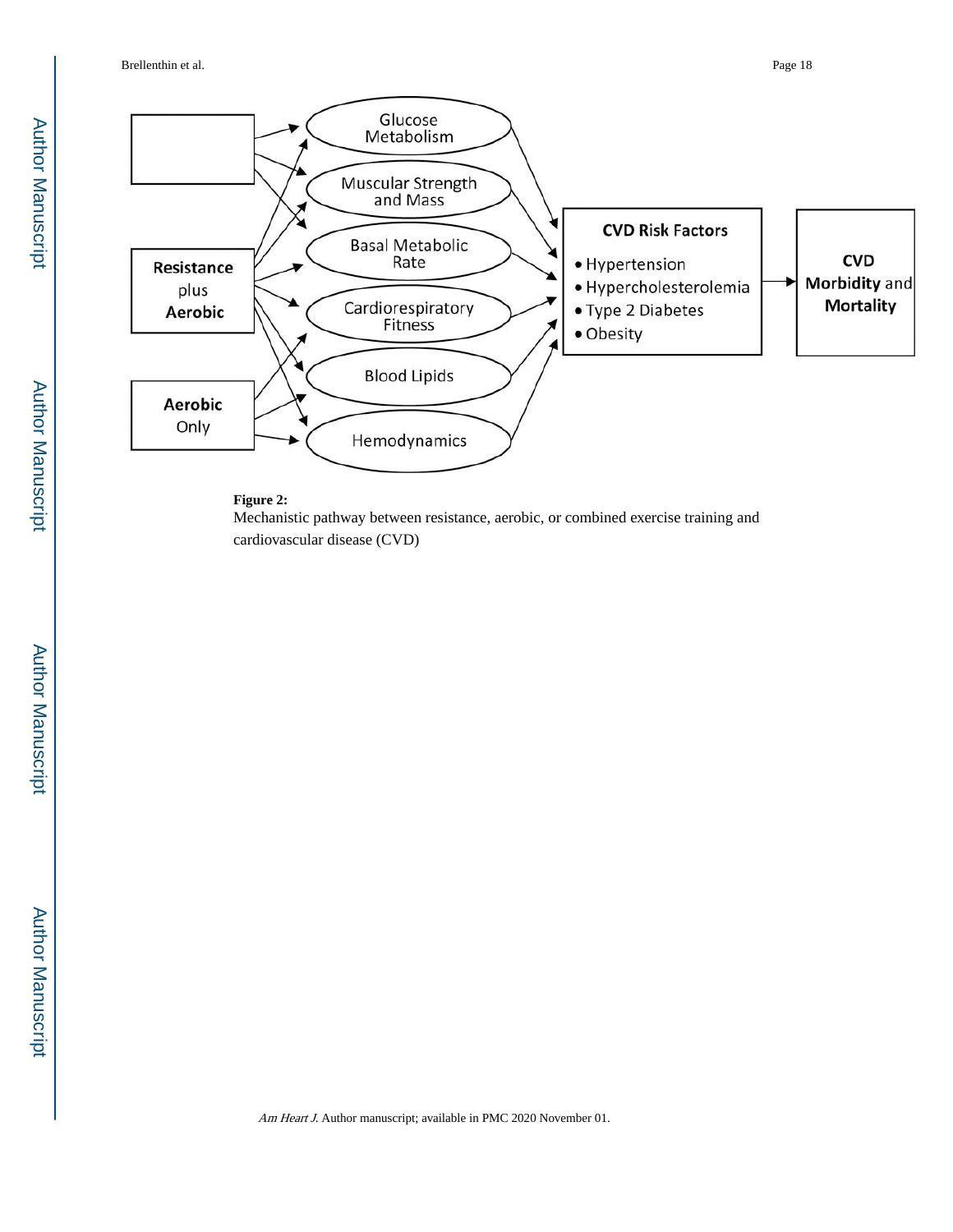#### **Table I:**

#### Inclusion and exclusion criteria

#### Inclusion criteria:

- Men and women between 35–70 years old
- Non-smoking
- Body mass index between  $25-40 \text{ kg/m}^2$  (or BMI between  $23-40 \text{ kg/m}^2$  for Asian individuals)
	- Inactive (not meeting the aerobic and resistance exercise guidelines over the past 3 months)
	- Systolic blood pressure of 120–139 mm Hg or diastolic blood pressure of 80–89 mm Hg
- Not on antihypertensive medications

Exclusion criteria:

- Significant cardiovascular disease such as:
	- Unstable coronary heart disease or decompensated heart failure
	- $\bigcirc$  Severe pulmonary hypertension, aortic stenosis, or uncontrolled arrhythmias
	- Acute myocarditis, endocarditis, pericarditis, or aortic dissection
- Previous myocardial infarction or stroke
- Pacemaker or other implanted device
- Other medical conditions that are life-threatening or that can interfere with or be aggravated by the exercise training such as:
	- Cancer, requiring treatment in the past 5 years
	- Autoimmune diseases
	- $\circ$  Uncontrolled diabetes mellitus (hemoglobin A1c > 7.0%)
	- Severe arthritis or mobility limitations
- Severe depression (Beck Depression Inventory-II Score 29)
- > 4 weeks of travel planned during the intervention period
- Unexplained or irregular weight loss or gain of more than 5% body weight over the previous 6 months
- Women who are pregnant or who plan to become pregnant in the next year

Abbreviations: *BMI*, Body mass index  $(kg/m^2)$ 

Author Manuscript

Author Manuscript

Author Manuscript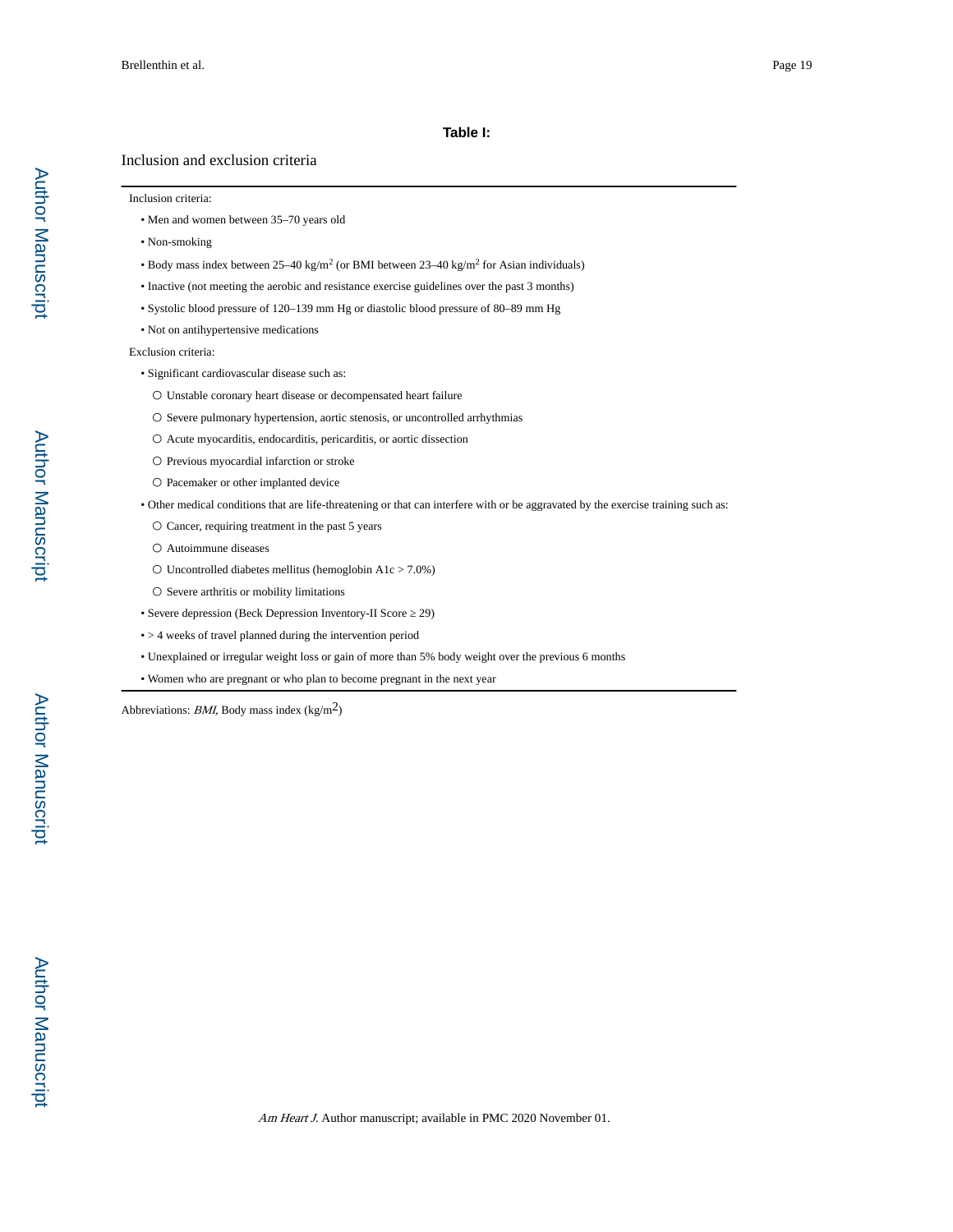$\overline{a}$ 

 $\overline{a}$ 

#### **Table II:**

#### Baseline eligibility characteristics of the study participants by experimental group

| <b>Variable</b>                       | All         | <b>Resistance</b> | Aerobic     | <b>Combination</b> | Control     | p-<br>value |
|---------------------------------------|-------------|-------------------|-------------|--------------------|-------------|-------------|
| N                                     | 406         | 102               | 101         | 101                | 102         |             |
| Female, $n$ $(\%)$                    | 216(53)     | 53 (52)           | 53 (52)     | 55 (54)            | 55 (54)     | 0.98        |
| Racial or ethnic minority, n $(\%)^d$ | 85(21)      | 22(22)            | 21(21)      | 21(21)             | 21(21)      | 1.00        |
| Age (years)                           | 50.3(9.9)   | 49.8 (10.4)       | 50.3(9.8)   | 50.5(9.5)          | 50.4(9.8)   | 0.96        |
| BMI $(kg/m2)$                         | 31.2(4.9)   | 31.5(5.2)         | 31.2(4.8)   | 31.1(5.0)          | 31.2(4.8)   | 0.94        |
| Systolic BP (mm Hg)                   | 126.0(11.2) | 126.0(11.2)       | 125.9(10.3) | 126.6(11.6)        | 125.5(11.7) | 0.88        |
| Diastolic BP (mm Hg)                  | 81.7(8.2)   | 82.2 (7.8)        | 81.4(8.1)   | 82.1 (8.9)         | 81.1(8.1)   | 0.62        |

Data are presented as mean (SD) unless indicated otherwise. Baseline group differences in continuous variables analyzed using one-way ANOVA; categorical variables analyzed using  $X^2$  tests.

a<br>Participants identifying as American Indian or Alaska Native, Asian, Black or African American, Hispanic or Latino, and/or Native Hawaiian or other Pacific Islander. Abbreviations: BMI, body mass index; BP, blood pressure.